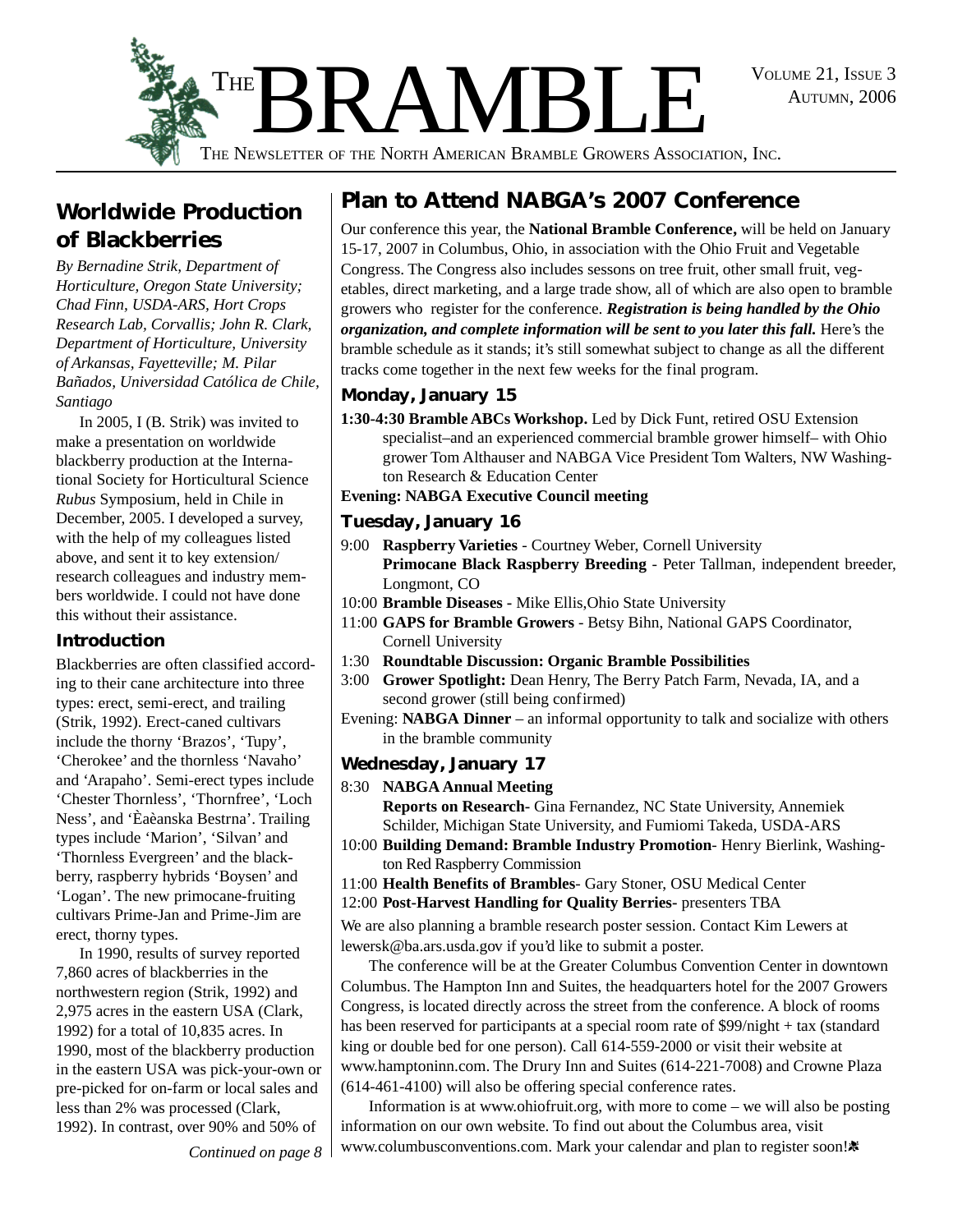# *Briefly Speaking...*

Ervin Lineberger has give me the opportunity to use this "Briefly Speaking" space this issue, and I welcome the chance to draw your attention to several topics. Recently, I attended the first of four sessions sponsored by NC State University to provide leadership and professional development for the heads of commodity organizations, and it's made me think even more than usual about the effectiveness of the organizations I work with and my role within them.

NABGA faces a big challenge trying to serve a membership and an industry scattered all across the continent. This newsletter is one way we try to connect our members, but I am also very excited about our new Bramble Growers E-Forum on Yahoo.com (see page 5). If you read the discussions on pages 4-5, you'll see how a forum like this can facilitate communication. I encourage all of you to join it and use it.

Membership itself is a challenge. First of all, of course, we need to keep the members we have. NABGA's membership year officially runs October 1 through September 30. (If you join late in the year, I run the membership through the following year.) You can make my life easier, save NABGA postage, and avoid being hounded by me over the next few months, if you fill out the membership renewal form in this newsletter. And you'll see there's a handy place on it where you can give suggestions for what NABGA should be doing. If you don't renew now, I'll send another reminder in your December newsletter, then a couple of increasingly strident notices early next year before I give up on you.

You can also help our membership grow by talking NABGA up to other growers you know or work with –

including those who were members in the past but haven't been in a few years. I'm always glad to send out sample newsletters. And I'm looking into purchasing a tabletop display unit we can ship to members who want something about NABGA to set up at their local meetings. For example, a recent workshop at NABGA president Ervin Lineberger's farm attracted several dozen growers considering commercial blackberry production– a great opportunity for new members.

But it's also exciting being part of a national organization. NABGA leaders and members are very active in the Steering Committee of the National Berry Crops Initiative and we are building some strong coalitions. We have some real opportunities to make a difference in the coming year in issues such as the Farm Bill and immigration reform. The larger and more active our grassroots base, the stronger we are. And we need *more* leaders – consider volunteering, for example, to serve on the Executive Council for your region (representatives for regions 1, 3, 5, and 7 will be voted on in January).

You'll be hearing a lot more about our conference in Columbus – I've been impressed by how many *other* great sessions there will be that our members can attend! And the leadership of the Southeast Regional Fruit and Vegetable Conference, noting the strong response to our meeting there last January, has decided to include bramble sessions again in January, 2007 (see page 3), and has invited us to help plan and participate in the sessions.

I look forward to seeing many of you in Columbus – and Savannah.

*—Debby Wechsler, NABGA Executive Secretary*

#### E V E N T S

**October 20— Cornell University Raspberry High Tunnel Open House,** Ithaca, NY, 1-4 pm. For more information contact Cathy Heidenreich at 315-787- 2367 or mcm4@cornell.edu.

**November 9-11 — Southeast Strawberry Expo,** Sunset Beach, NC (near Wilmington, NC). For more information, email ncstrawberry@mindspring.com, visit www.ncstrawberry.com, or call the NC Strawberry Association at 919-542- 3687.

**December 11-13** —**New England Vegetable and Berry Conference**. For more information: www.nevbc.org.

**January 4-7, 2007** — **Southeast Regional Fruit & Vegetable Conference**, Savannah, GA. Includes bramble sessions and Blackberry ABCs workshop. This is where our annual meeting was last year;



NABGA is helping plan these sessions. For more information, contact NABGA, visit www.gfvga.org, or call 877-994- 3842.

**January 16-17, 2007— NABGA's National Bramble Conference,** at the Ohio Fruit and Vegetable Congress in

*At Cornell University's Raspberry High Tunnel Open House on Oct. 20, observe raspberries growing and fruiting well past the time when they are normally in season. Meet with researchers, taste fruit, study this new technology and market opportunity, and hear results from this research and demonstration trial.*

Columbus, OH. See page 1.

**February 9-12, 2007 — North American Strawberry Growers Association Annual Conference,** Ventura, CA. Contact 613-258-4587, info@nasga.org, or visit www.nasga.org.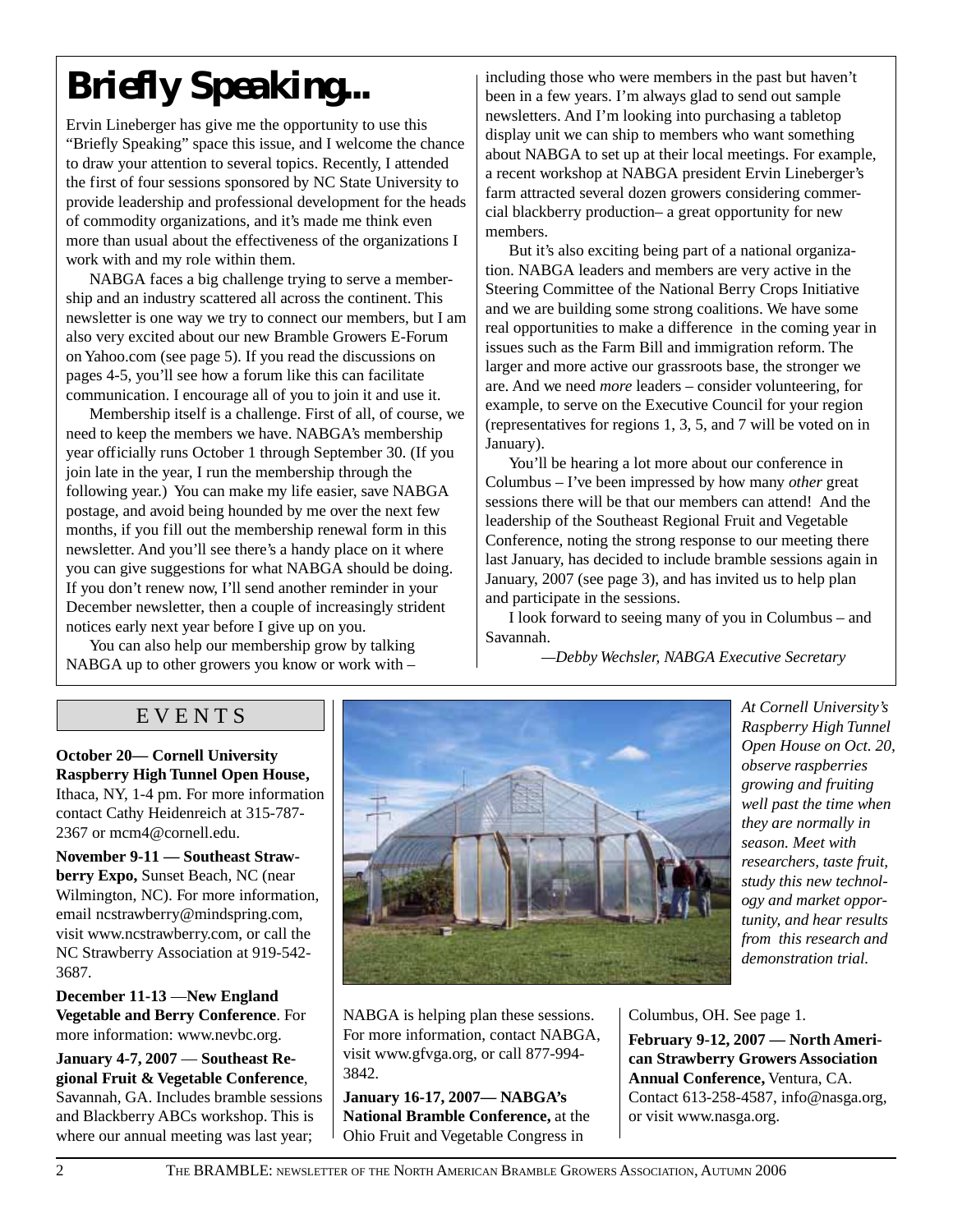

*This list was developed by Dr. Gina Fernandez, Small Fruit Specialist at NC State University and reviewed and revised with the assistance of Dr. Marvin Pritts at Cornell. Chores and timing may be somewhat different in your area or for your cropping system.*

#### *Plant growth and development*

- ❑Primocanes continue to grow but slow down.
- ❑Flower buds start to form in leaf axils on summer-fruiting types.
- ❑Carbohydrates and nutrients in canes begin to move into the roots.

❑Primocane leaves senesce late fall.

❑Primocane fruiting types begin to flower in late summer/early fall and fruit matures until frost in fall.

#### *Harvest*

❑Harvest primocane fruiting raspberries.

#### *Pruning and trellising*

- ❑Spent floricanes should be removed as soon as possible.
- ❑Optimal time to prune is after the coldest part of the winter is over. However pruning can start in late fall if plantings are large (late winter for smaller plantings).
- ❑Start trellis repairs after plants have defoliated.

#### *Weed management*

Many spring and summer weed problems can be best managed with fall- and winter-applied preemergent herbicides. Determine what weeds have been or could be a problem in your area. Check with your state's agricultural chemical manual and local extension agent for the best labeled chemicals to control these weeds.

#### *Insect and disease scouting*

- ❑Continue scouting for insects and diseases and treat with pesticides if necessary (follow recommendations in your state).
- ❑Remove damaged canes from field as soon as possible to lessen the impact of the pest.

#### *Planting*

- ❑Growers in southern areas can plant in the fall.
- ❑In cooler areas, prepare list of cultivars for next spring's new plantings. Find the commercial small fruit nursery list at www.smallfruits.org

#### *Nutrient management*

- ❑Take soil tests to determine fertility needs for spring plantings.
- ❑If soil is bare, plant an overwintering cover crop (e.g. rye) to build organic matter and slow soil erosion.

#### *Marketing and miscellaneous*

❑Order containers for next season. ❑Make contacts for selling fruit next season.

### **Savannah Conference Plans Bramble Sessions**

Here's how the sessions are shaping up for the bramble track at the Southeast Regional Fruit and Vegetable Conference – it is essentially a NABGA regional meeting. More info will be forthcoming. You can also contact NABGA, visit www.gfvga.org, or call 877-994-3842.

#### **Thursday, January 4-1-4 pm**

**• Blackberry ABCs workshop–** the basics for new and novice growers. Presenters will include Dave Lockwood,University of Tennessee; Phil Brannen – UGA; Arlie Powell, Auburn U; Mike Bruorton, SunnyRidge Farm. In the evening there will be a **Bramble**

#### **Grower's Dinner** (Dutch Treat). **Friday, January 5, 8-11 am**

**• Production Updates-** Double Blossom, Raspberry Crown Borer, Viruses, etc.

**• Building a Dynamic and High Quality Bramble Industryin the Southeast.** *Panelists will include NABGA president Ervin Lineberger.*

- **Post Harvest Handling**
- **Q & A with all speakers**

*Participants in a late-August field day for potential bramble growers visit the packing facilities at Ervin Lineberger's farm in Kings Mountain, NC.*

### **Request for Proposals**

The North American Bramble Growers Research Foundation (NABGRF) is seeking proposals for bramble research for the year 2007. Since 1999, NABGRF has funded a total of 30 proposals, totaling \$58,360.

All bramble proposals will be considered; however, preference will be given to proposals related to:

- cultivar development and testing
- **•** pest management strategies
- **•** cultural management strategies to improve yield, quality and profitability
- **•** identification of beneficial compounds in bramble fruit and their effects on human health

Funding for individual projects is expected to range from \$1,500 to \$3,000. In 2006, NABGRF funded two proposals, for a total of \$5,714 and two through a cooperative arrangement with the IR-4 program, which supplemented NABGA's contribution to provide full funding.

Guidelines and procedures for proposals will soon be posted at www.raspberryblackberry.com. New this year, NABG-RF request that all proposals be submitted **electronically** through this website. For more information, contact Gina Fernandez, Research Committee chair, at gina\_fernandez@ncsu.edu.

Proposals will be reviewed by NABGA's Research Committee at the Association's meeting in Columbus, Ohio in January 2007. Awards will be sent out shortly after the meeting. Deadline for proposals is December 1, 2006.❖

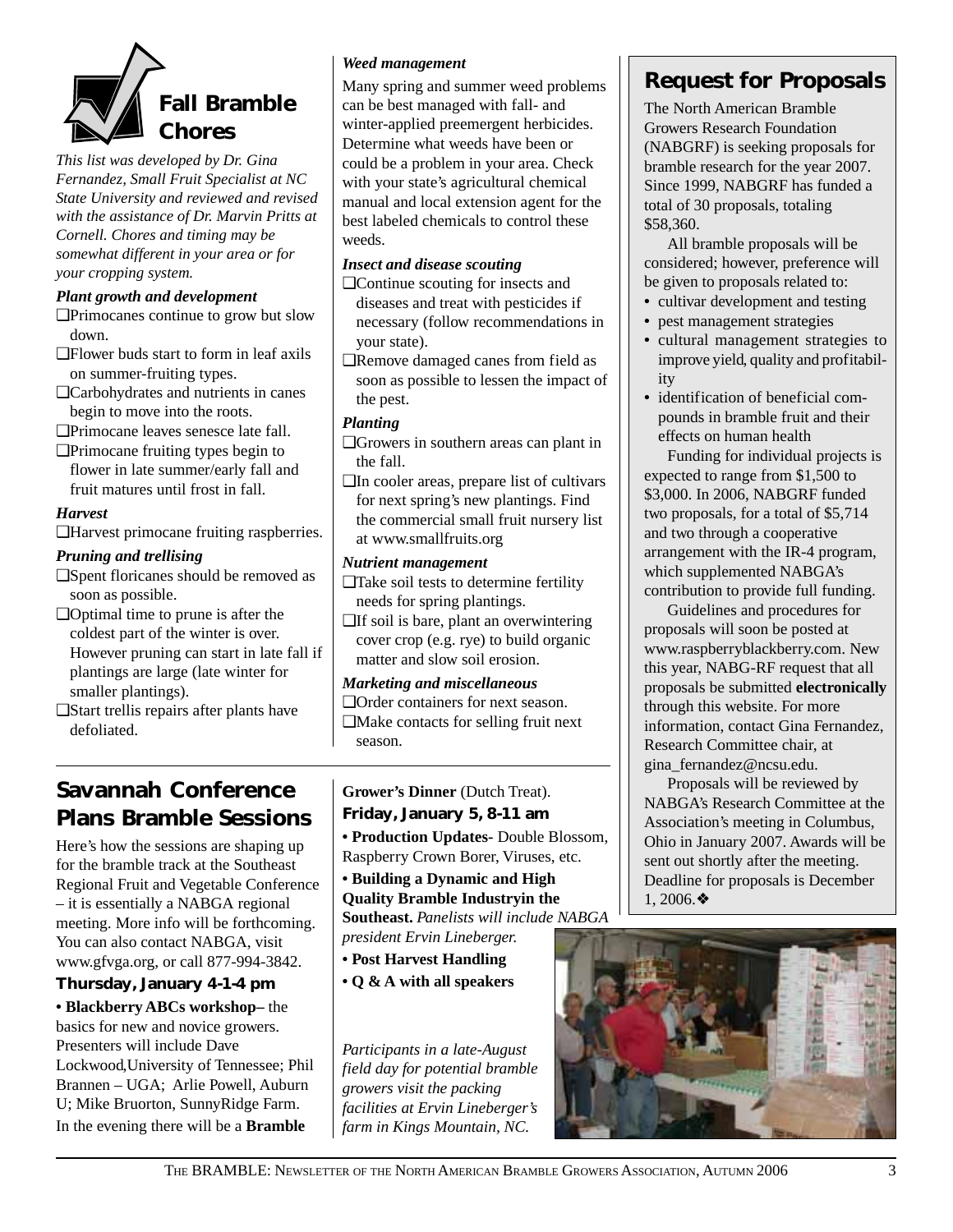NABGA occasionally gets questions from growers and consumers, sometimes via phone but more often by email. Consumer questions are often entertaining and sometimes very difficult to answer! "Where can I get berries?" "Are moldy berries dangerous?" "What's the difference between the berries in the store and the blackberries I find wild?"

For growers' questions, I usually forward the query to extension specialists in the grower's state, if I know of any, and to others in our network who I think may be able to answer them. I always ask if they are willing for me to share their correspondence with others – the discussions you see here are the result of a "yes" answer. NABGA very much appreciates the help of these and many other experts who take the time to respond to queries, often from growers outside their own state.

*—Debby Wechsler, NABGA Exec. Sec.*

uestion from grower Howard Thompson, Thompson Orchard, Joplin, Missouri, in April, 2006:

I could use the help of a more experienced raspberry grower. I am in SW Missouri, which is fungal alley. We are in drought conditions. I irrigated in January and February. My two 240-foot test rows are now three years old. In the rows are Prelude, Brandywine, Estate, Nova, Encore, Dinkin, and Heritage. They were planted on a slight berm. I use lime/sulfur for a dormant spray. I use captan very 2-3 weeks once I get leaves. I have pruned them after fruiting last year and then in late Feb.

I lost all of 60 one-year-old cherry trees last year from what the Fruit Advisor from Missouri State said was likely phytophthora. They know the other fruits well. He has been out to my place for the peach trees and blueberries, but seem to have less experience with brambles or belief that you can grow raspberries in Missouri, which is why I am asking you.

When I initially planted them, I mulched them light with wood chips. Now for various reasons there is some bare soil showing through. What I have

read is to mulch just the first year. Am I crazy to consider remulching these rows with an inch or two of 5-year-old sawdust mixed with a little white rock?  $\overline{\text{O} \& \text{A} \& \text{F}}$  read is to mulch just the first year. Am I down to dirt. I got back several responses exercit responses

> Answer from Mike Ellis, Ohio State<br>
> University Extension Plant Pathologist:

On red raspberries, Phytophthora root rot is a very serious problem. It results largely from the ground being saturated with water. Thus site selection and anything to improve drainage is very important for control. On red raspberries, Mulch can keep the ground wet and this can lead to root rot. In dry years and maybe in the first year of establishment, it is beneficial for maintaining a good level of water, in wet years it may be the kiss of death. Dr. Wayne Wilcox has done a great deal of work with this disease. He has used straw mulch to help induce root rot in some of his trials. In general I do not recommend it on established raspberries for this reason.

The best situation is planting on a ridge with trickle irrigation. In this case you do not need mulch. If you are in a drought , it may be helpful to retain water, but when the rains come, it may be a problem. A two inch layer of saw dust sounds like a bit much for brambles. On black raspberries and blackberries, Phytophthora is not as serious as on reds, but I still question the need for mulch unless you are in a drought.

Answer from Phillip Brannen, Extension Plant Pathologist, University of Georgia:

I would easily defer to others, since the mulching area is not my area of expertise, especially relative to raspberries. However, I would be a little concerned about using sawdust; I think I would prefer a mulch which would drain better. I would also be concerned about a two inch layer of sawdust, since this might act as a barrier to oxygen exchange etc. when wet. I guess it really depends on whether you mean true, fine sawdust or wood chips?

 $\Gamma_{\text{in} \text{ Sentember}}^{\text{allowup from Howard Thompson}}$ in September, 2006:

Earlier this year I contacted the group abut remulching my red raspberry test rows in light of the drought which now

back including one from Dr Ellis at Ohio State. I followed the general consensus of not remulching. We got good rain in the spring which stopped around 4 July as usual. The spring berries (Prelude and Nova) were fine. Even with weekly irrigation( drip irrigations) once a week, my late summer berries ( Prelude, Dinkin, Heritage) were smaller than peas. They were not worth picking. The Dinkin essential failed to fruit. About two weeks ago we got 1.3" of rain over 2-3 days. About a week later the quality of the berries was up. I now had nickel to quarter sized berries. It is now two weeks from the rain and the quality is still acceptable but getting smaller. I have read that drip irrigation cannot make-up for a loss. This uncontrolled experiment confirms that statement. According to the pressures and flow rated, I only needed to irrigated 8-10 hours to get an inch of water. I was running the system for 12-24 hours once a week. The observation here would suggest: 1) additional mulch just like the blueberries, 2) change to twice weekly watering during the bearing season and 3) there is a one-week delay between water and fruit production. You can share this with the group. Any feedback would be appreciated.

Question from Cal Blake, Caludi's Fields, Lexington, KY, in August,  $2006$ :

I need to find a source for V/Y trellises for blackberries/ raspberries before it's too late for next year. It's somewhat difficult learning as you go, particularly in Kentucky, where the current emphasis seems to be on growing crops that need at least 40-50 acres or on agritourism or vineyards, or a combination thereof. If there are any vendors close to Lexington, KY, they would obviously be my first choice as Judi and I would prefer to pick them up to avoid the shipping costs. The T*he Strawberry Grower* [newsletter of the NC Strawberry Association] and *The Bramble* have been our primary sources of reference for our berry crops. We had 400 row feet of Apache blackberries this year and picked a little over 700 pints and sold them all for \$4 a pint. I'd be interested in any statistics you have with regard to prices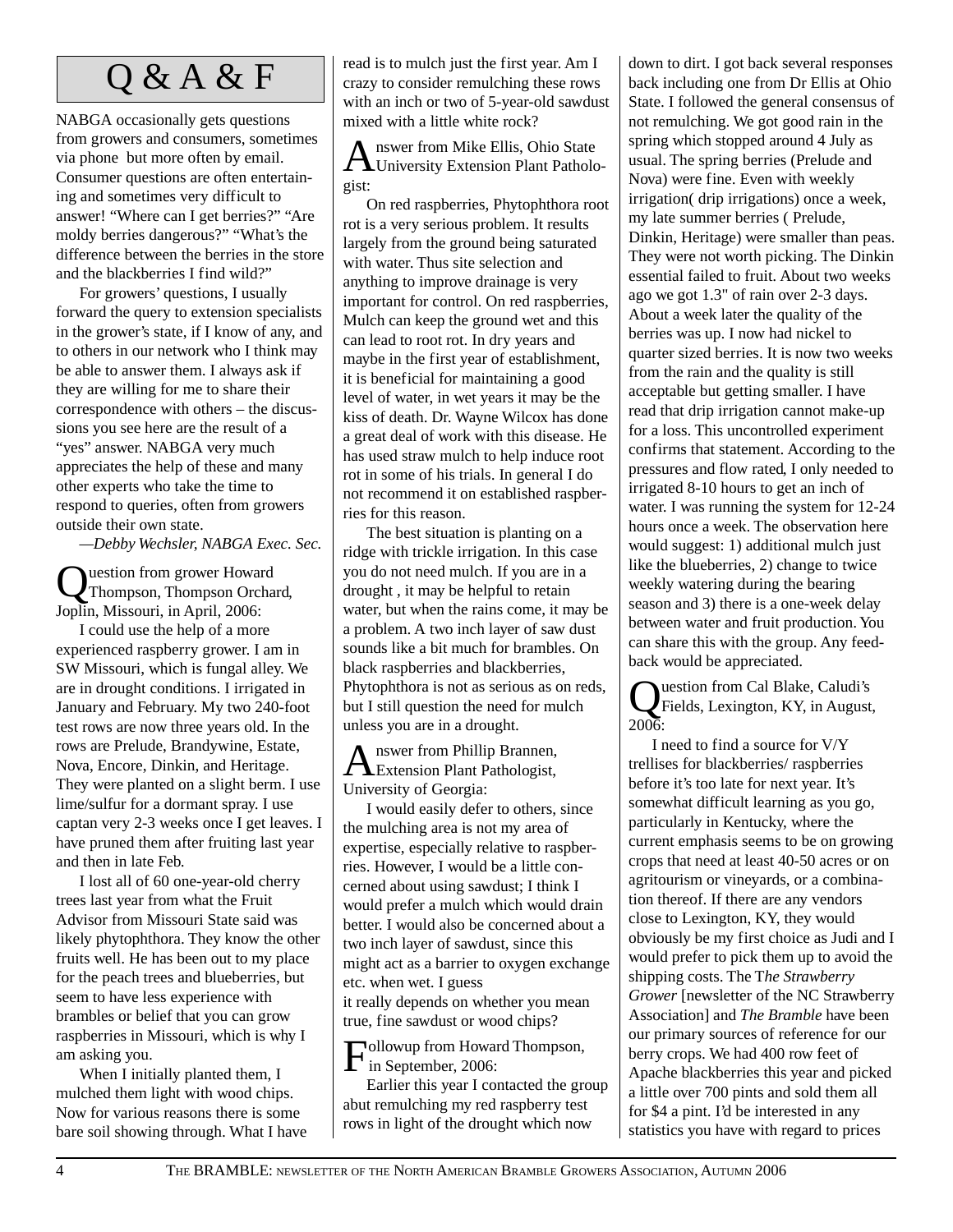### **Join the Conversation! NABGA's New E-Forum**

*By Debby Wechsler, NABGA Executive Secretary*

It's clear to me, from emails like these and discussions with growers, that many bramble growers are eager for information and the chance to learn from each others' experiences. So, to take advantage of modern techology to make this really easy to do, I've just set up a Yahoo e-mail forum for members of NABGA. I recently joined one of these myself to get information and support for a health issue in our family, and it's been extremely helpful. I think ours will be, too.

This e-mail forum is different from the occasional email alerts and reminders I send out from the NABGA office to all members for whom I have emails. *You have to actively join.* It takes just a few minutes of your time. Only NABGA members will be able to join.

Here's how:

Ē.

1. Go to the website http://tech.groups.yahoo.com/group/ NorthAmericanBrambleGrowers/

2. If you do not already have a Yahoo account, follow the steps to create one. You can use your own name or create an alias. You do not have to fill out any info except to create an email address and a password. If you have a different email address already that you check regularly, list it as your primary alternate address.

3. Then, to join the group, you will be asked to:

A. Verify contact information—your Yahoo name and email preference. Click on your other email address if you don't want to bother with the Yahoo one.

B. Write a brief comment telling me about yourself and why you want to join the group. All I need is your name/farm name/address—enough so I can tell who you are and determine whether you are a member.

C. Decide how you want messages delivered. You have the choice of getting each individual email that is sent, a daily digest of all messages that day, special notices only, or just checking the website for messages. I recommend choosing either the first or second option (I do the daily digest with my other group). You can change these preferences at any time.

D. Select a display preference. Unless your computer system is very old or your internet connection is horribly slow, choose the "enhanced" option. Works for me.

Once this is done, I will get a message you've applied to join, and if you are a member, your membership will be approved and you'll get a notice via email.

It's a bit hard for me to re-create the steps, since I'm group administrator, so let me know if you have problems. While navigating the group website is a bit confusing, I assure you that reading and responding to the emails themselves is easy – and I think you that you will find it both interesting and useful.

in other areas. The berries were huge and the taste was great. If we'd put up trellises last year we'd have had another 200 pints. Thanks for your help.

A nswer from Charlie O'Dell, grower<br>
and retired Virginia Tech extension horticulture specialist:

I too started from scratch on Arkansas type blackberries a few years ago, having spent so many years zeroed in on strawberries. I first visited some other good

growers to see how they trellised theirs. I learned so much from a visit to Ervin Lineberger's blackberries, I adopted his trellis system: I used 7' steel T posts set on a slight V angle on each side of each row about 2.5 feet apart, placed every 25 feet going down each row. At every other set of posts in each row, I ran a brace wire across from the top of one post to its mate on the other side of that row. I used Tractor Supply Co. #9 galvanized wire to run the top two horizontal wires, one at about 5.5' ht. and one about 3' ht down each line of posts, then heavy plastic orange baler twine on a bottom line about 1.5' above ground. I used vineyard ground screw anchors, one at each end of the rows, running #9 wire from the eye bolt to the top of the posts to keep lines taut and help prevent sag when loaded with canes loaded up with fruit. On some rows I used all heavy plastic orange twine (Southern States brand), and like it better than the wires, as I can take it down to prune out old canes! The ground or earth anchors were ordered from a Vineyard Supply Company, sorry I don't remember their address, this was several years ago.

 Debby, you might consider publishing our replies in NABGA, it would be helpful to many other new growers. I give much credit to Ervin Lineberger for sharing his good info with me and helping me get started off on the right foot. Hey, I like that \$4/ pint price! Makes my 1.74/pint U-Pick look too cheap. I think I should definitely go to \$2/pint next year!

Followup from Debby Wechsler, NABGA: Here are results of a quick web search for "vineyard supply company":

• Oregon Vineyard Supply Co., 2700 St. Joseph Road, McMinnville, OR 97128, (503) 435-2700

• Midwest Vineyard Supply, Inc., 2300 S Twin Bridge Road, Decatur, IL 62521, (217) 864-9896, sales@midwestvineyardsupply.com,

www.midwestvineyardsupply.com/. • Jim's Supply Co., PO Box 668,

Bakersfield, CA 93302, 800-423-8016 www.jimssupply.com/vineyardhome.htm *Once the email forum gets going, I'll continue to pull interesting topics for publishing in the newsletter for the benefit of those who don't do email (and there are many such folks, including my own husband), if I can figure out who they are from and obtain permision.*

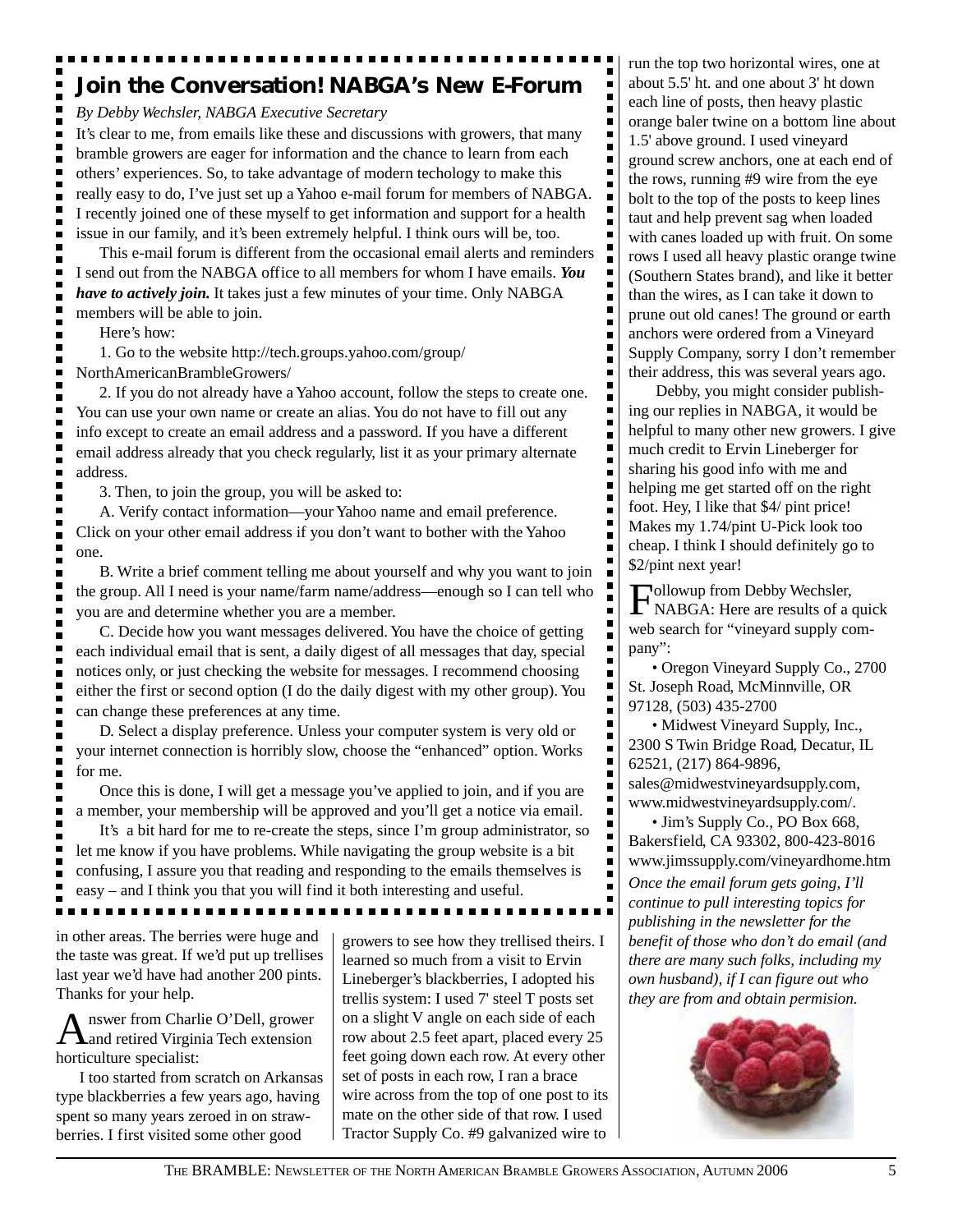### **Larriland Farm**

Larriland Farm is a large and thriving PYO operation in the Baltimore-Washington area –and the home of NABGA members Lynn, Guy, and Fenby Moore. Guy serves on the NABGA Executive Council and Lynn serves on the NABG RF Research Committee.

Their parents, Larry and Polly Moore, started the farm. Before 1963, Larry had a dairy farm at another location. (The farm's name comes from the dairy: Each dairy herd required a prefix to the cow's name to identify the herd and its bloodlines. The prefix that he chose was Larri-, hence, the name Larriland Farm (pronounced Larry land). In 1963, Larry sold the dairy farm, moved to this Howard County location, and began growing agronomic crops such as soybeans, alfalfa, and wheat. He then grew turf, but after several years in the turf business, he began looking for other options because he felt that turf depleted the soil too much. About this time, his children expressed an interest in farming (according to their website, "having been brainwashed for the prior 15 years to consider this option").

In 1973, the Moores harvested their first acre of strawberries. In that same year, they planted peach and apple trees. Today Larriland grows 14 acres of strawberries, 2 acres of tart cherries, ½ acre of sweet cherries, 1½ acres of black raspberries, 3 acres of red raspberries, ¼ acre of purple raspberries, 5 acres of blueberries, 1½ acres of thornless blackberries, 14 acres of peaches, ½ acre of nectarines, 16 acres of apples and 15- 20 acres of vegetables including spinach, beets, tomatoes, broccoli, and pumpkins.

Three of Larry and Polly Moore's four children work on the farm. Lynn, the second oldest daughter, is the president of Larriland Farm and overall manager. Guy is responsible for production. Fenby, says Guy, "is the finance guru, but we all do some of everything." Their older sister, Nancy, lives on the farm but is not involved in the operation. Their parents, now in their early 80s, are both still active in the farm.



*The Moore family works together to make Larriland Farm a success. From left: Lynn, Guy, Polly, Larry, Fenby, and Nancy Moore.*

Located about 30 miles west of Baltimore and about 40 miles northwest of Washington, DC, Larriland draws customers from both metropolitan areas, mostly well-off suburbanites. "It's a fairly mobile community with lots of new families and new developments for potential customers," says Lynn Moore. "Typical customers are young families with children." Though another large direct-market farm, Butlers' Orchard, is only 7 or 8 miles away, the area supports them both comfortably. Larriland does some advertising in local newspapers and family magazines and started an email newsletter a couple of years ago. "I've done some radio ads, the last ones two years ago, but we are only on TV if we make the news," comments Lynn.

Almost all the crops are sold PYO. An on-farm retail market in a converted barn sells some ready-picked crops, mostly to an older clientele, and carries a range of pickles, jams, crafts, and similar products not produced at the farm. The farm opens with strawberries in late May and runs through October, with October by far the most profitable month. On October weekends, the farm offers a hayride, which is a 20-minute excursion circling the farm, and a straw maze, built with over 1,000 straw bales. Part of the market barn also gets decked out as a scary "Boo Barn" in October. During the week, they

schedule school groups, mostly kindergarten, first grade, and daycares. These pay around \$6/child for a hayride and the opportunity to pick "as large a pumpkin as they can carry out of the field."

An average of 30 employees work on the farm. The farm hires mostly local high school and college students, but labor can be a big problem in the fall when these workers go back to school. "We're usually desperate for help at this time of year," says Guy in mid-September, "but we've been blessed: four adults just came up and applied to work!"

Bramble crops at Larriland begin with a spring crop of the floricane variety Estes in early June. Primocane varieties start mid-August and pick until mid October. Guy notes, "The primocane varieties—especially Caroline— are very popular. Chester blackberries are also popular. We plant the tomatoes next to the blackberries so the customers can pick them at the same time." Raspberries sell for \$3.99/lb. PYO, discounted to \$2.99/lb. for over 5 pounds. When picking is good it's not unusual for customers to pick more than 5 pounds. Blackberrries sell for \$2.25/lb.; over 10 pounds, they are \$1.99/lb.

"The University of Maryland has been instrumental in helping select varieties for our new bramble plantings," says Guy. "We just made a new 2-acre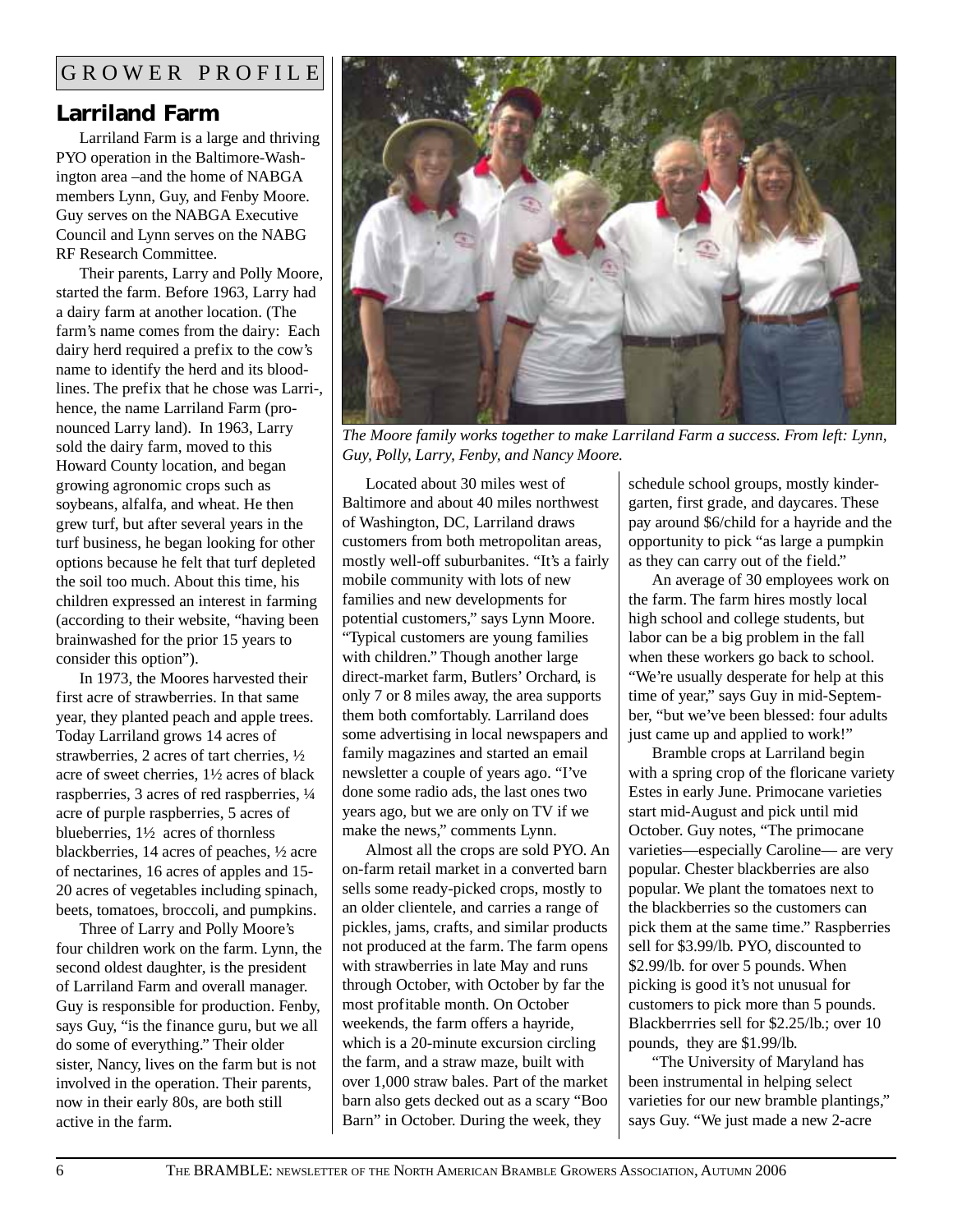planting last spring of Jaclyn, Caroline, and Ann (yellow raspberry)." For this planting, he used dormant, nurserymatured root cuttings rather than tissuecultured plugs, and has been pleased with the results. "They were more trouble to put in, since we had to do it by hand and couldn't use a planter, but they sent out suckers right away. They have a small crop already this fall, and should bear heavily next year. I figure I've gained a year or year and a half of production. We'll be planting a block of Josephine this spring—I couldn't get the plants when I got the others."

Development has mostly been kind to Larriland, providing customers and workers, but it does create some problems as well. While the farmland itself is protected by an agricultural easement, taxes on their individual homes have gone up by 250 percent in the last five years. Lynn is also very concerned about the two-lane road that passes through the farm. Officially a 45 mph highway, it's now being used by commuters racing by at 60 mph or more. "People pull out and go around tractors without even looking," says Lynn, "and I've got customers who have to travel on it to get from one part of the farm to another. They're on vacation, they're relaxed, and they're only going a short ways, so they may be only going 30 mph. I can see it becoming a big concern, and I don't know what to do about it."

Another big concern of Lynn's is soil compaction. "I think PYO is extremely hard on the soil. It takes a lot of custom-



ers to sell PYO. If it rains on Friday and is sunny on Saturday, they still come, even though the ground is wet. We have a fairly heavy soil, and the worst thing we can do is to be on it when it is wet. We can mulch, and we do mulch the strawberries, but mulching is expensive and really just keeps the ground wet longer. The compaction makes it hard to keep using some fields; the productivity goes down. We put in cover crops for 2-3 years, but the soil doesn't come back. It takes decades to correct the problem. We've been working on this for 10-15 years, but we're not making headway." Lynn has put a lot of effort into trying to find answers to this question, but is still looking.

And what is the future? The current managing generation, Lynn, Guy, and Fenby, now in their 40s and 50s, hope



that their children, now ages 9 to 15, will want to continue this family tradition, but they don't expect the kids to know what they want to do until they are in their mid 20s. In the meantime, they work to keep the farm profitable, to keep the land together, to keep the land healthy, to keep the crops growing and the customers coming.<sup>\*</sup>

*Though the resolution of this photo isn't very good, it gives a good idea of the Larriland Farm market barn.*

*For more information about Larriland Farm, visit* www.pickyourown.com*.*

### **A Recipe from Larriland – Blackberry Flummery**

Guy Moore says he grew up eating this dish, which he calls "blackberry mush." It can be made with either fresh or frozen blackberries.

1 quart blackberries

1/2 cup hot water

3 Tbsps. cold water

Dash of salt

Dash of cinnamon

2 Tbsps. cornstarch

1 to 1-1/2 cups sugar (adjust sugar to taste)

Wash and pick over berries, discarding any imperfect ones. Combine berries, water, sugar, salt and cinnamon in a saucepan. Bring to a boil, stirring well. Reduce heat and simmer gently about 5 to 8 minutes. Add 3 tablespoons cold water to cornstarch to make a smooth paste. Blend into hot cooking berries. Stir constantly until slightly thick and translucent in color, about 2 to 3 minutes. Serve cold with milk for breakfast or with whipped cream for dessert.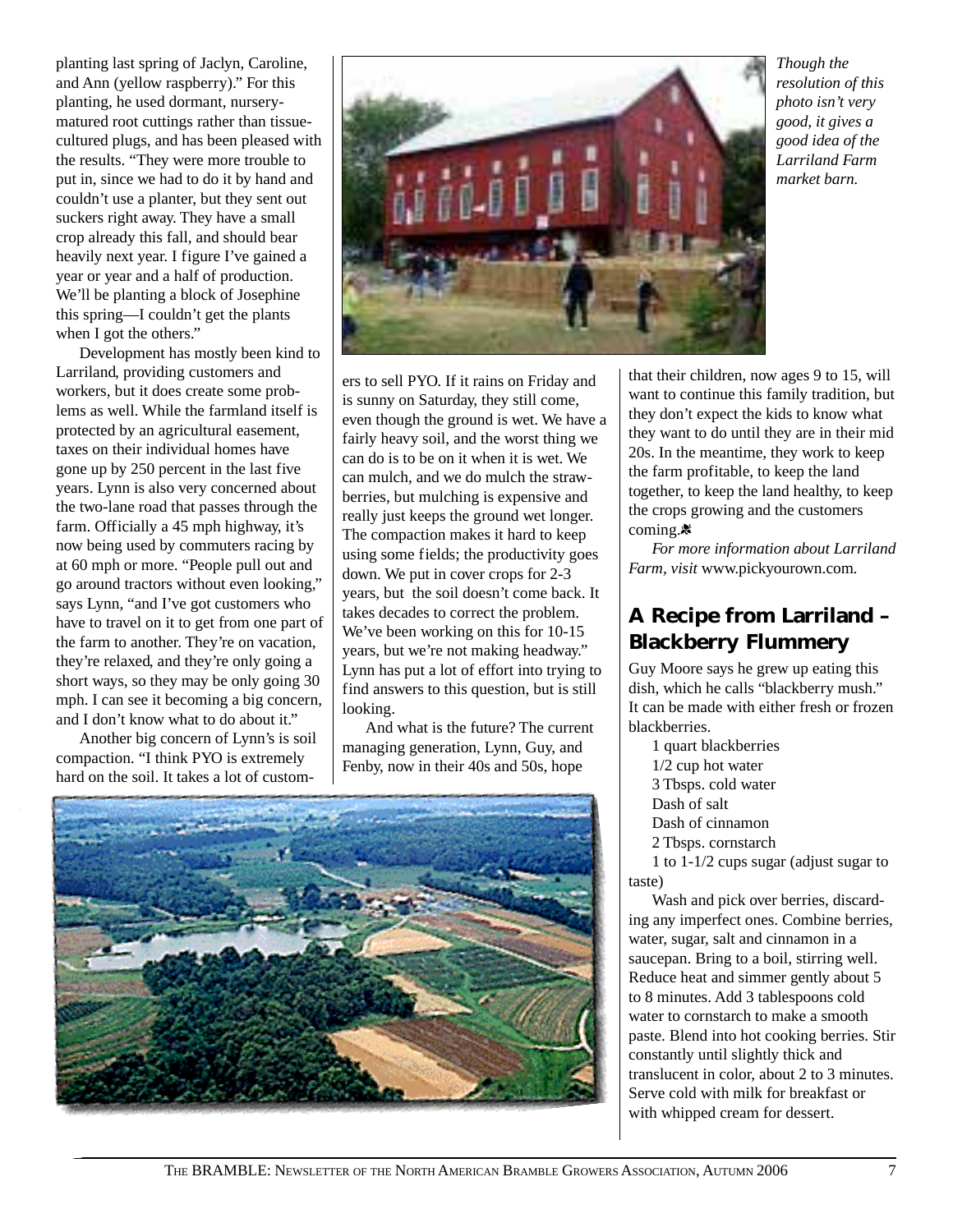### **Worldwide Production of Blackberries**

*Continued from front page*

the trailing blackberry crop in Oregon and California, respectively, was processed in 1990. Over 80% of the production from the 135 acres of erect and semierect blackberries in northwestern USA was marketed fresh in 1990 (Strik, 1992).

In the 1990s, blackberries were not found on grocery store shelves in the eastern USA, and only rarely in the western USA (Clark, 2005). Late in the 1990s, 'Chester Thornless' became a major shipping blackberry, as it was found to have good fruit firmness. 'Navaho', from the University of Arkansas, was found to have excellent shelf-life and could be shipped. These and other cultivars contributed to a major shift in the production outlook for shipping of blackberries from that of a local-marketed crop to one shipped for retail marketing (Clark, 2005).

In the mid to late 1990s, the shipping of blackberries from Chile, Guatemala, and Mexico into the USA provided fresh blackberries during the "off-season" autumn, winter, and spring months and increased consumer awareness of this berry crop and consequently increased sales of USA produced fruit in the "on" season also. Production of blackberries was apparently on the increase worldwide; however, there was relatively little factual information on area planted, cultivars grown, and most common production systems.

#### **Our findings**

In 2005, there were an estimated 49,507 acres of blackberries planted and commercially cultivated worldwide, a 45% increase from estimated area in 1995 (Figure 1, page 8). Wild blackberries still make a significant contribution to worldwide production and although accurate data are hard to obtain, survey respondents estimated that 8,895 acres of wild blackberry (*R. glaucus* Benth.) in Ecuador, 5,930 acres in Romania (*R. armeniacus Focke*, *R. laciniatus* Willd), 4,942 acres in Chile (derived from introduced *R. ulmifolius* Schott), a small area of unknown size in Mexico, and 245 acres of planted *R.*

*glaucus* in Venezuela were harvested in 2005. The 19,770 acres of wild blackberries harvested in 2005 had a total reported production of 14,837 tons. In some regions like the Pacific Northwest, the fruit harvested from wild blackberries, even though for personal use, may negatively impact sales of commercially grown fruit.

Worldwide blackberry production was 154,603 tons in 2005, not including the wild production mentioned above. In the following sections, we will provide more information on blackberry area and cultivars grown in the major producing regions of the world. We will include little information on production in countries with less than 250 acres planted.

#### **Europe**

There were 19,007 acres of commercially cultivated blackberries in Europe in 2005 . Serbia accounted for 69% (13,096 a) of the blackberry area in Europe and had the greatest area in the world. Serbia produced 27,557 tons, the fourth highest production in the world (Figure 2, page 9), with 90% of their production pro-

### **We Sell Micropropagated, Certified/Virus-Indexed Blackberry Plants**

*All Greenhouse Grown*

#### **Varieties**

**Apache\* thornless Arapaho\* thornless Chickasaw\* Choctaw Chester thornless Kiowa\* Navaho\* thornless Ouachita\* Shawnee Triple Crown thornless** \* Patented



## Jones Farms

**7094 Honeysuckle Lane, Bailey, NC 27807 252-235-3248 home 252-399-9844 mobile email: jonesfarmsnc@aol.com**

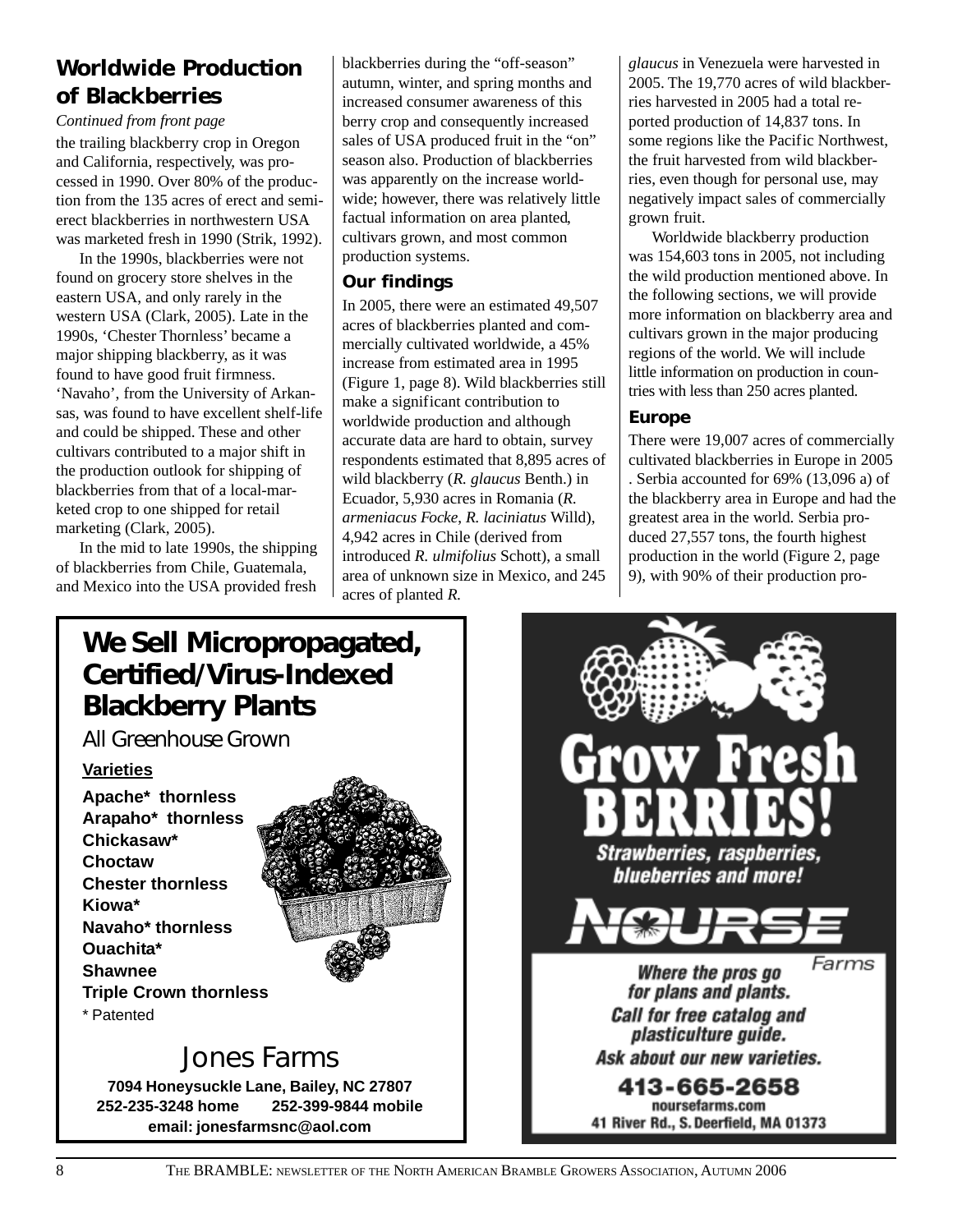cessed and exported. Only semi-erect blackberry types were grown in Serbia with the predominant cultivars being 'Thornfree', 'Dirksen Thornless', and 'Smoothstem' that produce in July and August. 'Èaèanska Bestrna', a new cultivar from the Investigation, Production, and Trade Center of Horticulture, Cacak that produces as high as 20 tons/ acre and 22 g fruit is being widely planted. Plants are generally established at an in-row spacing of 3 to 4.5' with 8 to 10' between rows. Winter cold injury is considered one of the biggest production issues.

Hungary was the next largest producer in Europe with 3,950 acres or 21% of the total area and 13,227 tons. 'Loch Ness' accounted for 75% of the blackberry area and 90% of the total production was processed and exported. Countries in Europe with 250 acres or more were the United Kingdom, Romania, Poland, (250 a each), Germany (270 a), and Croatia (445 a). In the United Kingdom and Germany, most of their production is for fresh, domestic use. In Germany and Romania, 'Loch Ness' is the main cultivar. Area in Poland has doubled in the last ten years. There were 550 tons produced in 2005 with 80% processed. Most of this was exported as was most of their fresh production. 'Gazda', from the Institute of Pomology and Floriculture in Skierniewice, Poland, accounted for 80% of the area planted in Poland. Typical yields are 2 to 3.5 tons/a.

#### **North America**

There were 17,690 acres of commercially

**The BRAMBLE** is a quarterly publication of the North American Bramble Growers Association (NABGA) and is a benefit of membership in the association. For sample copy, reprint permision, membership information, and advertising rates, contact NABGA 1138 Rock Rest Road Pittsboro, NC 27312 Phone: 919-542-3687 Fax: 919-542-4037 Email: nabga@mindspring.com Web:www.raspberryblackberry.com *The Bramble © NABGA 2006*

cultivated blackberries in North America in 2005.

**USA:** The USA accounted for 67% of the area planted to blackberries in North America in 2005 with 11,905 acres, the second highest in the world (Fig. 1). Area planted in the USA increased 28% from 1995 to 2005. The USA had the highest production, 35,099 tons, in the world in 2005.

Sixty-five percent of the blackberries cultivated in the USA were planted in Oregon in 2005, 7,755 acres. Area in this state increased 25% from 1995 to 2005. Over 95% of the total production of 25,185 tons was processed with the remaining marketed fresh, all for domestic use.

Most (95%) of the blackberries in Oregon are trailing types, particularly the cultivars Marion (61%), Boysen (15%), Thornless Evergreen (11%), and Silvan (7%). However, in 2004 and 2005, plant sales of the new thornless 'Black Diamond' were greater than all other cultivars. An estimated 310 acres of semi-erect types were present in Oregon in 2005, mainly 'Chester Thornless' (82%). Only 1% of the blackberries in Oregon are erect types, mainly 'Cherokee' (63%) and 'Navaho' (30%).

The next largest blackberry producing state in the USA is California with 700 acres and 2,600 tons in 2005. The fruiting season is from mid-May through August. Over half of the area is planted to semi-erect cultivar, 'Chester Thornless' and proprietary cultivars. The production of 'Boysen' for processing in the central valley of California has declined steadily, as predicted (Strik,

1992), to only 100 acres. Most of the blackberry production in California is now located on the north-central coast and has a fresh market focus. There is no public breeding program for blackberries in California and little public research. Two private breeding companies, Driscoll Strawberry Associates Inc. and Plant Sciences International, have blackberry breeding programs. In California, a continued decline is expected in area of 'Boysen' planted in the Central Valley in contrast to a 33% increase in area planted in the coastal area in the next 10 years.

Texas reported 680 acres and 800 tons in 2005. Only erect blackberries are planted with 'Kiowa', 'Brazos', and 'Roseborough' accounting for 85% of the area. Only 10% of the production is processed with 40% sold on-farm and 50% marketed to domestic, USA markets in the months of May-July.

Arkansas had 600 acres and about 1,543 tons of production, a 60% increase in planted area from 1995. A broad range of erect types are being grown including 'Arapaho', 'Navaho', 'Ouachita', 'Apache', 'Chickasaw', and 'Kiowa'. Eighty percent of their production is marketed fresh and the rest is sold onfarm from 20 May to 20 July. Area in Arkansas is projected to grow to 1000 acres by 2015.

Area in Georgia has tripled in the last 10 years to 315 acres. However, growth projections for the next ten years were cautious as Mexico may be a large competitor for their fresh market season. Mainly erect types are grown in Georgia with 'Arapaho' and 'Navaho' accounting

*Continued on next page*

### **STRAWBERRY & RASPBERRY PLANTS**

**Blackberry Canes, Asparagus Crowns, Rhubarb &** Horseradish, Blueberry, Black Currant

 $R, R, #2$ Simcoe, Ontario Canada **N3Y 4K1** 

All plant material is grown under recognized Provincial or State Programs.

**CALL FOR FREE CATALOGUE** Phone: 1-519-426-3099 Fax: 1-519-426-2573 www.strawberrytyme.com

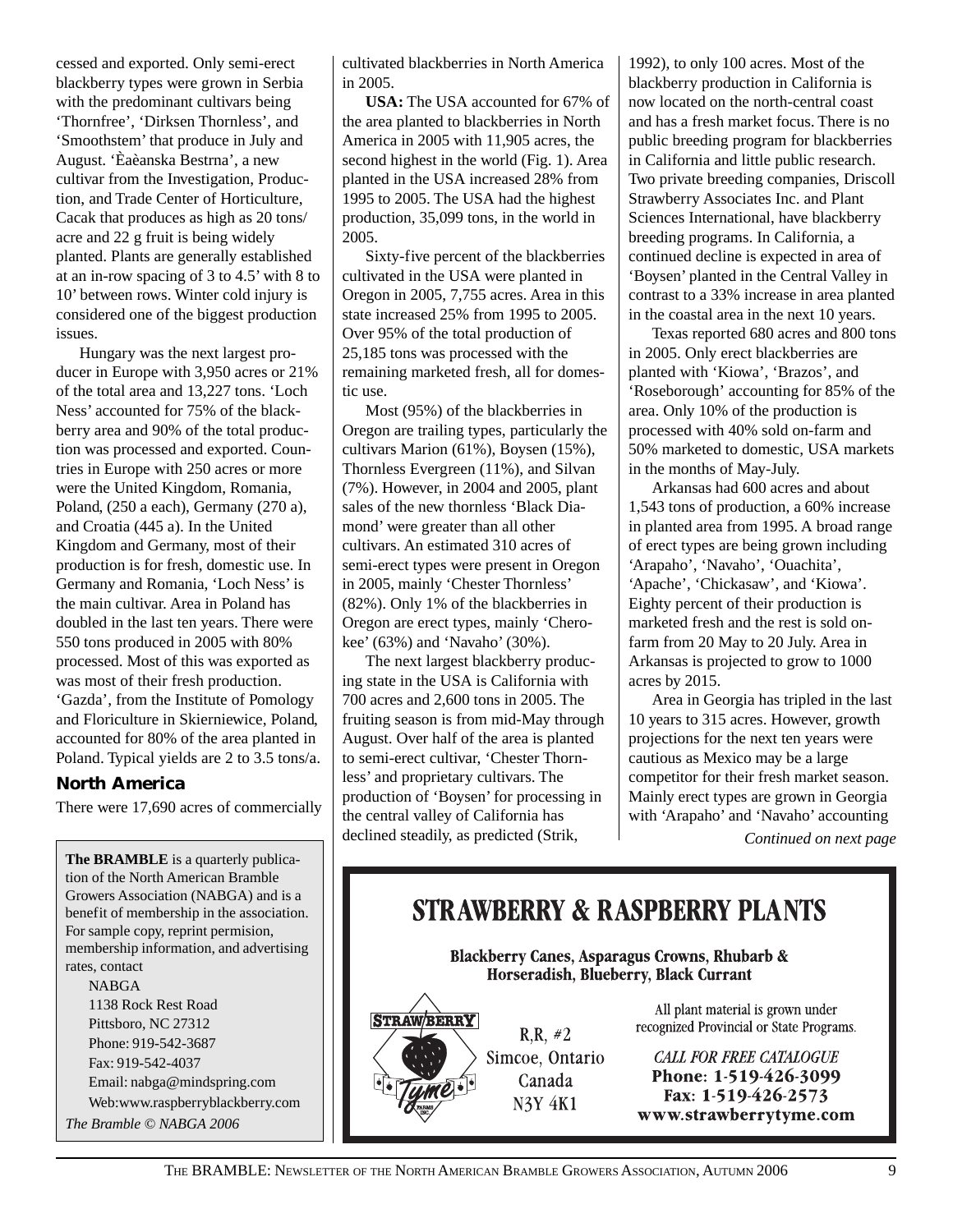### **Worldwide Production of Blackberries**

for 60% of the area planted. *Continued from previous page*

In the USA, other than the aforementioned five states, four states reported from 125 to 250 acres planted in 2005 (North Carolina, Ohio, Virginia, Washington). An additional 26 states reported from 5 to 125 acres of blackberries. Of note is Washington State which had less than 125 acres in 1995, but has doubled in area presently and is projected to grow to 345 acres by 2015.

**Mexico:** Mexico accounted for 32% of the planted area in North America in 2005 with 5,683 acres. Blackberry production in this country increased from 568 acres in 1995 and is projected to grow to at least 12,355 acres by 2015. About 93% of the area was planted in the State of Michoacan in 2005. There was also some production in the State of Jalisco and a new planting of semi-erect types in Chihuahua. The predominant type of blackberry grown was erect, particularly 'Brazos' and 'Tupy' (from Brazil) with relatively little (5%) semierect types, mainly proprietary cultivars, grown. Most of the Mexican production targets fresh export markets to the USA. In 2004, Mexico exported 8,245 tons to the USA, more than double their export volume in 2002.

#### **Central America**

There were 4,053 acres of commercially cultivated blackberries in Central America in 2005 with 1,752 tons produced (Table 1). The two countries that reported commercial production were Costa Rica and Guatemala.

There were 3,830 acres of blackberries (mainly 'Brazos' and *R. glaucus*) in Costa Rica located predominantly in the provinces of Cartago and San José. Most grow *R. glaucus* like a shrub without a trellis in organic production systems. Of the 1,653 tons produced in 2005 less than 15% was exported. Presently most is used for local processed and fresh consumption.

Of note, is that the blackberry area in Guatemala declined 63% from 1995 to 222 acres in 2005, but is expected to increase 33% in the next ten years (Table



2), provided this country can compete with Mexican production. Guatemala is the main country in Central America that ships fresh blackberries to the USA. There were no research programs on blackberry reported in Central America.

#### **South America**

There were 3,946 acres of commercially cultivated blackberries in South America in 2005 (Table 1).

Ecuador accounted for 53% of the planted area in South America with 2,100 acres. 'Brazos' and *R. glaucus* are the main types planted in organic production systems with an average yield of 7 and 1 ton/acre, respectively. There was an estimated 30% growth in planted area from 1995 to 2005, but little growth is projected for the next ten years. Only 15% of their estimated 1,421 tons of production are exported for fresh market, mainly due to the soft fruit of *R. glaucus* and the Mediterranean fruit fly (*Ceratitis capitata* Wiedemann).

Chile had 1,111 acres of commercial blackberries in 2005 with a total production of 4,275 tons not including the 6,393 tons harvested from wild plantings and exported as a processed product. Area planted increased 50% from 1995 to 2005 and is projected to be 1,975 acres in 2015, provided competition from Mexico in the fresh market does not adversely affect cost of production and competitiveness in the processed portion of the industry. In 2004, Chile exported 10,670 tons of

processed fruit (55 to 65% was harvested from introduced wild species) and 210 tons of fresh fruit. Their fruiting season is from November to March using trailing, erect, and semi-erect cultivars. Production systems are similar to those in the USA.

Brazil had 617 acres and 860 tons of production in 2005 with only 15% exported. All of their area is planted to erect blackberries, mainly 'Tupy' and 'Guarani' from the Embrapa Clima Temperado Research Center, Pelotas. Most of the production is processed for domestic use.

No other countries in South America reported more than 250 acres of area planted (Table 2). There was very little blackberry research reported other than the breeding program in Brazil and cultivar trials in Chile in 2005.

#### **Asia**

China accounted for all of the production in Asia with 3,830 acres in 2005 (Table 1). Over 90% of the area was planted to semi-erect blackberry, mainly seedlings of 'Hull Thornless' and 'Chester Thornless'. The remaining area was planted to 'Shawnee' and the trailing 'Boysen', 'Marion', and 'Siskiyou'. Most of China's production is in the Jiangsu Province, but the newest regions, in the Liaoning, Shandong, and Hebai Provinces, are projected to grow most in the next ten years when China is expected to have 5,436 acres. In most fields, the planting density is very high with 1'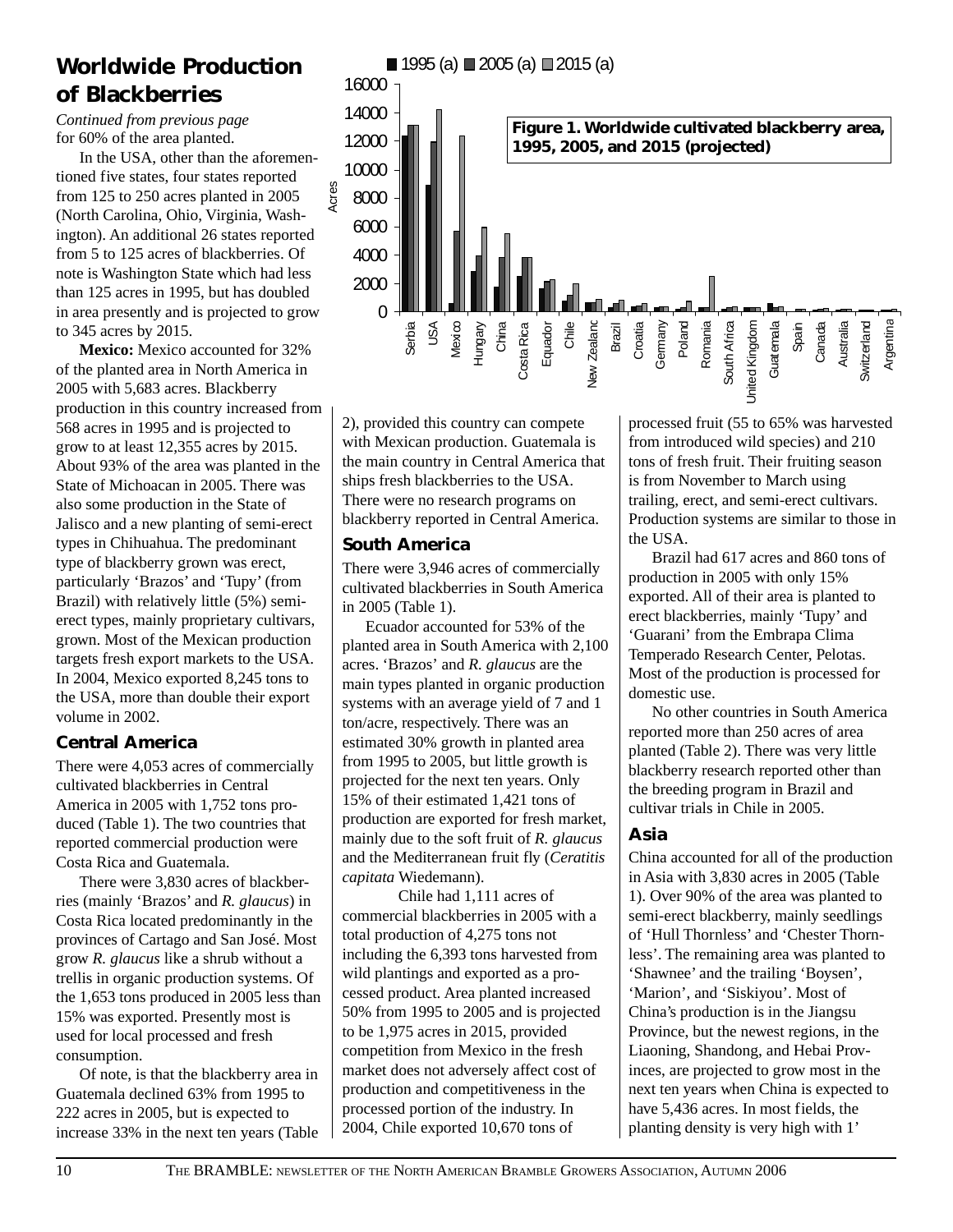between plants and 3' between rows. Fields are commonly flood irrigated. Average yield is 3 to 17 tons/acre with all fruit hand picked at a cost of about \$0.10 per pound. In all production regions, except Nanjing Province, canes are buried in winter to avoid cold injury. Most of the production in China is processed with 70% of processed fruit and 10% of their fresh production exported.

#### **Oceania**

Most of the blackberry area in Oceania is planted in New Zealand which had 640 acres and 3,690 tons in 2005. Area in Oceania is projected to grow by about 35% in 10 years. The fruiting season in New Zealand is from November through April with almost all of their blackberry production consisting of trailing types, mainly 'Boysen'. Almost all of their production is processed with 55% of that exported. There is a strong, active breeding program along with supporting pathology and horticulture research programs conducted by New Zealand HortResearch Inc.

#### **Africa**

South Africa was the only country in 2005 reporting commercial blackberry production with 247 acres. About 60% of their area was planted to 'Young' trailing blackberry that was all processed and 60% exported. 'Hull Thornless', 'Loch Ness', 'Choctaw' and 'Arapaho' were grown also with 50% of their production being marketed fresh. However, no fresh fruit were exported due to distance to

major markets of Europe. They report problems with plant importation due to phytosanitary restrictions and the need for cultivars that are firmer for longdistance shipping. They will try to produce the new primocane-fruiting types in South Africa.

#### **Organic production**

There were 6,246 acres of organic blackberry production reported in the world in 2005: 3,830 acres in Costa Rica, 2,206 acres in South America (most in Ecuador), 180 acres in North America (most in the USA), and 27 acres in Europe.

#### **Tunnels**

Use of tunnel production was reported on 778 acres worldwide with tunnels mostly being used to protect against adverse weather (370 a in Mexico; 50 a in Oregon and 30 a in Washington, USA). Tunnels or greenhouses to advance or delay the fruiting season in addition to protection against the elements were used in Spain (123 a), The Netherlands and Italy (50 a each), Romania (25 a), and South Africa (25 a). The use of tunnels is expected to increase, particularly in Mexico and Oregon and Washington, USA.

#### **Cultivars**

Respondents reported the cultivars grown on 38,083 acres of the 49,507 acres of blackberries grown worldwide. On this reported area, 50% of the cultivars were semi-erect, 25% erect, and 25% trailing types in 2005. 'Thornfree', 'Loch Ness', and 'Chester Thornless' accounted for



58% of the semi-erect blackberry area and 'Dirksen Thornless', 'Hull Thornless', and 'Smoothstem' for 28%. The only other cultivar grown on more than 5% of the worldwide semi-erect area was 'Èaèanska Bestrna'.

'Brazos' was by far the most common erect blackberry grown worldwide accounting for 46% of the erect area. However, 'Brazos' is being rapidly being replaced by 'Tupy' in Mexico. Other cultivars accounting for 5% or more of the erect area planted were 'Tupy' (18%), 'Navaho' (9%), 'Kiowa' (5%), and 'Cherokee' (5%). 'Marion' is the most important trailing blackberry grown accounting for 51% of the worldwide area of trailing types; more than 90% of the worldwide 'Marion' area is located in Oregon, USA. 'Boysen' accounted for 24%, 'Thornless Evergreen' 9%, and 'Silvan' 5% of the worldwide area of trailing blackberry.

#### **Conclusions**

Worldwide blackberry area increased from 34,490 acres in 1995 to 49,507 acres in 2005, a 44% increase. Most of growth in the last ten years occurred in Mexico, the USA, China, and Costa Rica (Fig. 1). Projections for the greatest growth in the next ten years are in Romania (900%), Poland (200%), Mexico (117%), Chile (76%), Hungary (50%), China (42%), and the USA (20%). Based on this survey, there may be 66,797 acres of commercial blackberries worldwide, not including production from harvested wild plants, in 2015. $\ast$ 

#### **Literature Cited**

Clark, J.R. 1992. Blackberry production and cultivars in North America east of the Rocky Mountains. Fruit Var. J. 46:217-222.

Clark, J.R. 2005. Changing times for Eastern United States blackberries. HortTechnology 15:491-494.

Strik, B.C. 1992. Blackberry cultivars and production trends in the Pacific Northwest. Fruit Var. J. 46:202-206.

*Many thanks to the Small Fruit Update (see* www.nwipm) *for bringing our attention to this article and to Bernadette Strik for providing it. To see a version of this article with all charts, figures, and acknowledgements, visit* http://berrygrape.oregonstate.edu/ fruitgrowing/berrycrops/ blackberryworldwide.pdf.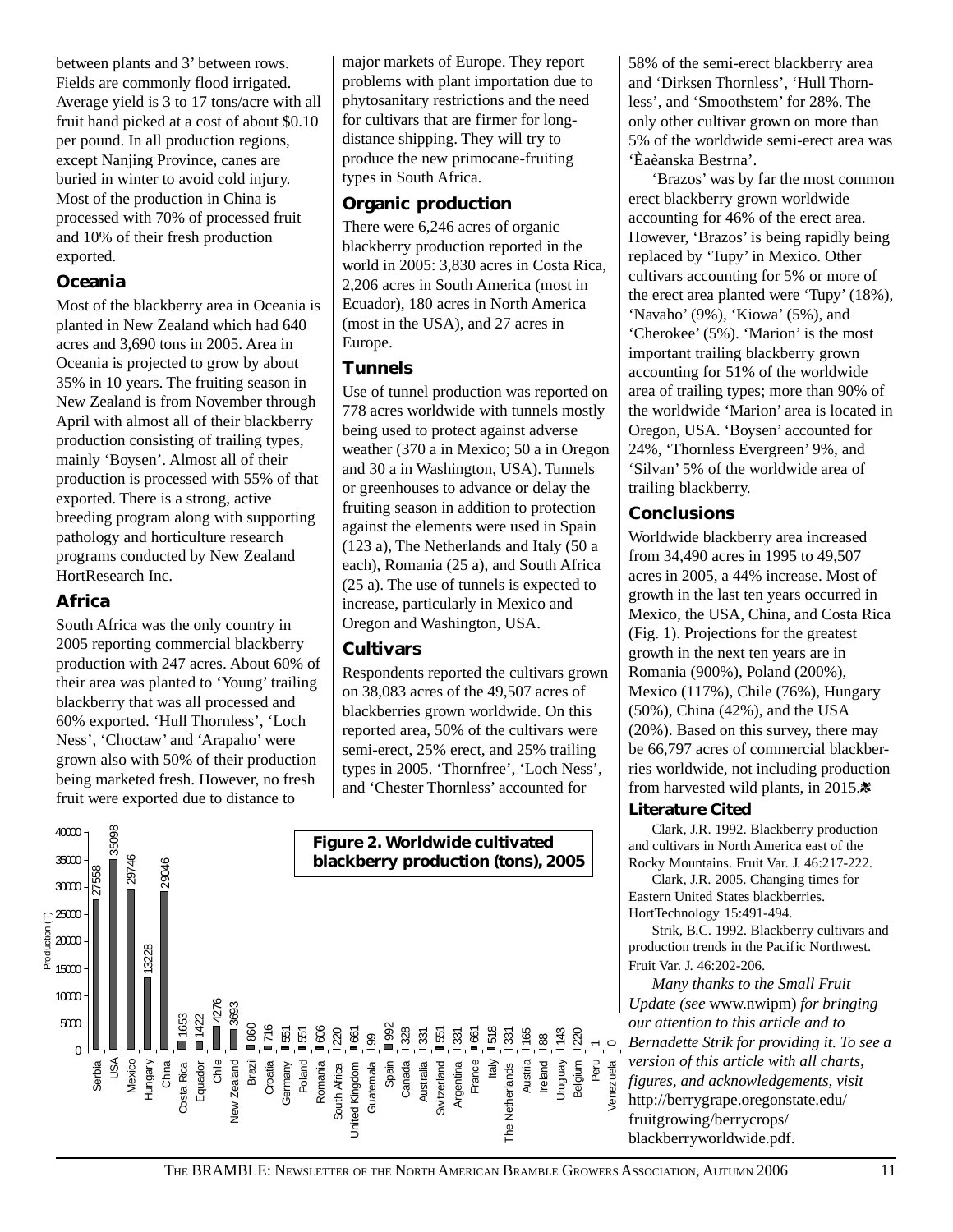### **Welcome, New Members!**

Please welcome the members listed below, who have have joined NABGA since the last newsletter. You may want to clip or photocopy the list and fasten it into your membership directory. A complete and up-to-date membership list can also be found in the Members Only section of our website.

**Jeff Chandler Sandhills Research Station** 2148 Windblow Rd. Jackson Springs, NC 27251 Phone: 910-974-4673 w jeff.chandler@ncmail.net

**Diane Ducharme NC Coop. Ext. , Henderson County** 740 Glover St. Hendersonville, NC 28792 Phone: 828-697-4891 w diane\_ducharme@ncsu.edu

**Becky Grube New Hampshire Coop. Extension** G48 Spaulding Hall, 38 College Rd. Durham, NH 03824 Phone: 603-862-3203 w 603-868-2655 h Fax: 603-862-2717 becky.grube@unh.edu

### **Interest in berries grows in California**

June 29, 2006 9:50 AM *Excerpted from an article published in the online edition of* Western Fruit Grower *on June 29, 2006.*

Despite their healthfulness, the cost of berries, relative to other fruits and vegetables, may deter some consumers.

"The average person won't pay \$3.50 for a small box of berries," said University of Arkansas fruit breeder John Clark at a recent California blueberry meeting.

However, he noted, many people seem to be willing to spend \$3.50 on a pack of cigarettes or a box of cookies.

"The percentage of people with low incomes who eat berries will increase when they become more educated about the product," Clark said.

California growers are counting on consumers to buy an even more, pricy product. They are aiming to harvest their berries when fruit from other parts of the country – where the bulk of U.S. berries are grown – are not available. Through the winter months, 4.4-ounce containers

of berries grown at mild Central Coast and Southern California farms fetch \$6 or \$7 at supermarkets and \$4 to \$5 at farmers' markets, according to Santa Barbara small-farm advisor Mark Gaskell.

"Wholesale prices for organic blueberries have not been below \$30 since October and are now \$47 (for a 3.5 pound flat)," Gaskell said. "And the buyers just say 'more.'"

In 1980, Americans on average ate less than a fifth of a pound of blueberries each. By 2004, their consumption had grown to half a pound, according to the USDA Economic Research Service. Strawberry consumption has skyrocketed from less than two pounds per person per year in 1980 to nearly five and a half pounds in 2004. (Berry consumption is still very low compared to many fruits, such as apples at 43 pounds per person per year, and oranges at 90 pounds per person per year.)

©*Western Farm Press. Reprinted with permission of Prism Business Media Inc. All rights reserved.*



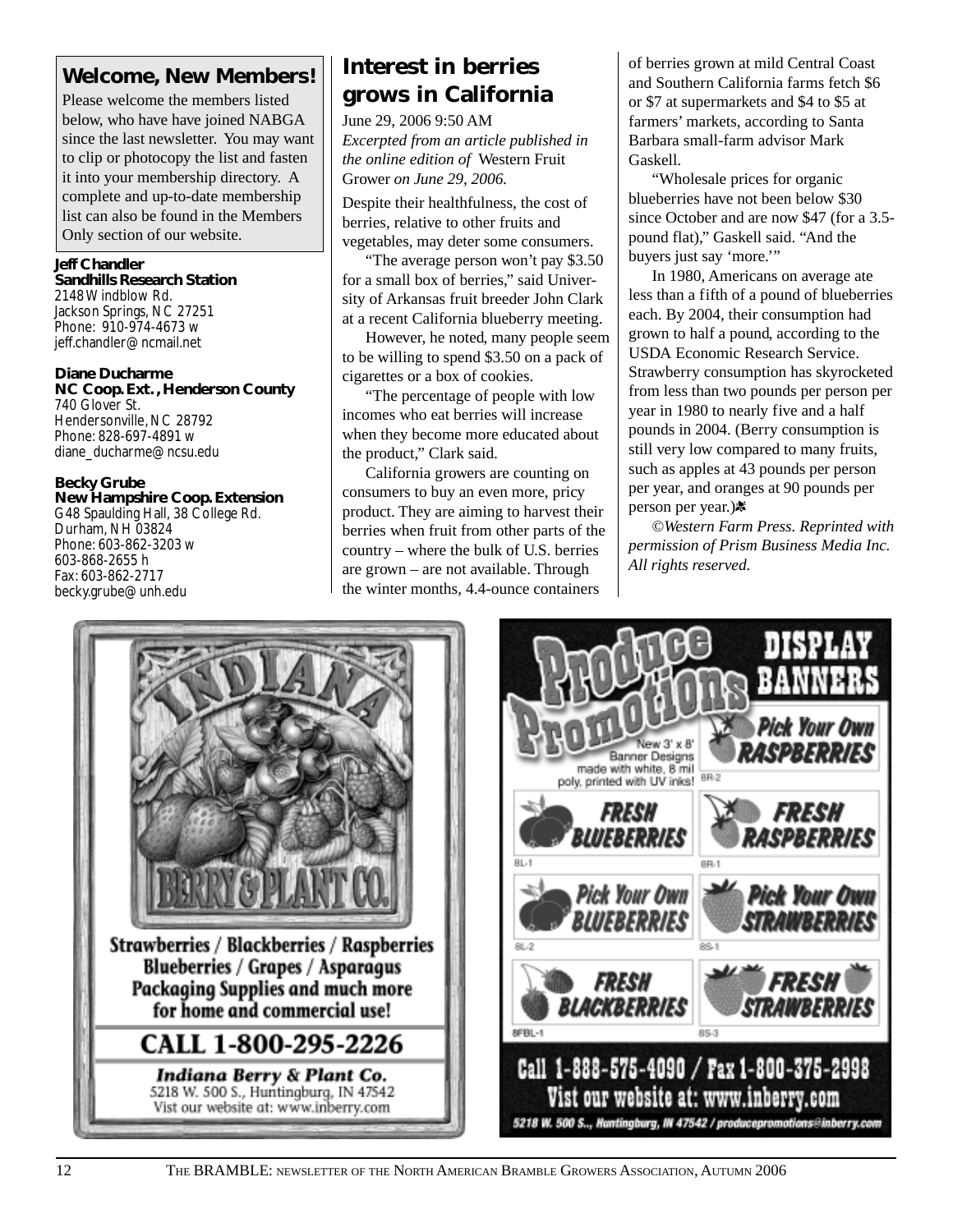### Insect Visitors to Late Season Berries

*By Doug Pfeiffer, Dept. of Entomology, Virginia Tech*

Now is the time of the season when primocane-bearing raspberries and blackberries are yielding their fruit. As we collect our fruit at Kentland Farm in support of our Southern Region Small Fruit Consortium project on fall bearing brambles, we encounter a wide range of insects visiting these berries, some of which I'll review here.

**Japanese beetle and green June beetle** Japanese beetle and green June beetle have mostly tapered off, though there are still a few of each on our plants. Early in the primocane fruiting cycle, these two scarabs were the most common fruit feeders, and have been the cause for most grower concern because of the relatively long Preharvest Intervals (PHIs) of insecticides that are effective (and the main targets of our project). Both species were more common on raspberries than blackberries, possibly because of an inherent preference for one over the other, but possibly also because raspberry fruit developed before the blackberries. These species feed on foliage of brambles, but the economic impact comes from the adult beetles feeding on ripe berries. The 2006 season was a serious one for Japanese beetle, not only on brambles but on other crops as well, such as grapevines. In 1972, a USDA entomologist published an excellent monograph on the Japanese beetle. In this manual, he



*Green June beetle*

proposed a rule of thumb concerning the requirements for adequate rainfall. Japanese beetle, like many scarabs, lays eggs that are poor at maintaining moisture levels. Consequently, if soils are too dry, many eggs desiccate, and lower populations of adult Japanese beetles are present in the following year. The rule of thumb was a total of 10 inches of rain during June, July and August. This rule apparently needs some adjusting at least for some locales. In 2005, the total rainfall for this period around Winchester was about 6 inches; nevertheless, there were plenty of Japanese beetles to go around! This may be partly influenced by terrain, since low areas will always tend to have more soil moisture, and ovipositing females will tend to seek out areas with adequate moisture.

**Wasps** As the two fruit-feeding scarabs have declined, wasps have replaced them as the more common insects on berries (except for flies). One of the more common is the European hornet, *Vespa crabro*. This large wasp was introduced years ago and has spread so that it is established in many of the eastern states. It can be recognized by its large size, brown coloration, and the characteristic pattering in the yellow stripes on the abdomen. Despite their imposing appearance, European hornets are less aggressive than yellowjackets, and normally sting only when the nest is threatened. However, if grabbed along with a ripe berry, a sting may be likely. Hornets nest in tree cavities and, like yellowjackets, predatory.

Paper wasps create the open-faced paper nests commonly seen under the eaves of houses and other structures. While predatory for most of the season, they are also commonly seen feeding on ripe caneberries. The European hornet, paper wasps and yellowjackets all are social insects, creating colonies that last for a single season. Fertilized females overwinter.

**Lady beetles** are widely recognized as beneficial insects, feeding on a wide variety of soft-bodied insects in both their adult and larval forms. The newest member of the coccinellid community is the Multicolored Asian lady beetle, *Harmonia axyridis*. An introduced species, it



*European hornet*

has become abundant and widespread, sometimes the most common lady beetle found. It has aroused concern for two reasons. In the fall, it may aggregate by the hundreds or thousands in houses as it seeks protected places in which to overwinter. This is compounded by their tendency to leak orange blood (hemolymph) when threatened, possibly staining walls if brushed off the surface. More central to this article, however, are the reports of this species also feeding on soft-bodied fruits, like raspberries and caneberries. While this will bear watching in the future, in our caneberry planting near Blacksburg, MALB numbers do not seem very common this season. Other lady beetles, apparently more strictly predatory, such as the convergent lady beetle, are also commonly seen at Kentland Farm.

**Scorpionflies** have been seen visiting the brambles at Kentland, occasionally on berries. Their net role is uncertain; these insects (not really flies, despite the name) have a mixed diet, feeding on other insects, as well as fruit material and decaying animal matter. The insect shown on page 15 is a male, indicated by the tail resembling the sting of a scorpion. These are completely harmless. Females have a tapering abdomen.

*continued on page 15*



*Multicolored Asian lady beetle*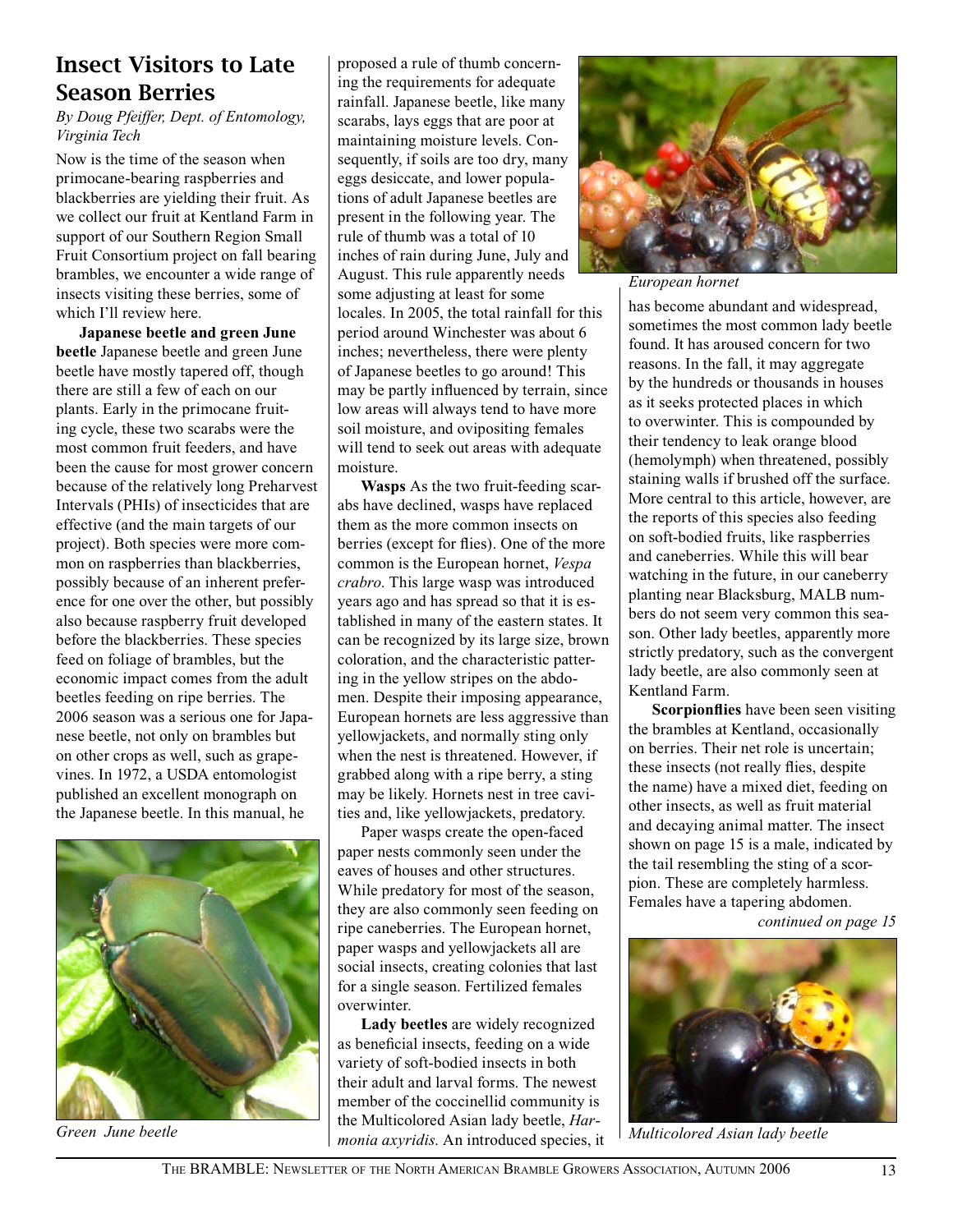### **Development of a simple system for blackberry shelf life evaluation**

#### *By Penelope Perkins-Veazie, USDA, ARS, SCARL, Lane, OK and John Clark, U. of Arkansas, Fayetteville, AR*

This is the second year of a study to evaluate storage methods for quick evaluation of relative shelf life of blackberry selections. The harvest season of 2005 was unusually dry in Clarksville, AR, so overall scores were high for all selections.

Blackberries of named selections, selections with observed attributes (firmness), and new selections from Dr. Clark's breeding program were harvested at weekly intervals from June 8 to June 27 (a total of 4 harvests). Fruit were harvested directly into ½ pint polystyrene clamshells and held on ice (at 5 to 10C) until arrival at Lane by car. Fruit were placed at 41 F for 7 days or at 68 F for 1 day then rated for the presence/absence of decay, leak, red drupelets, and degree of softness (1=firm; 5=mush). Additionally, subsamples of berries free of injury or decay and firm were placed on paper towels in surface-sterilized egg cartons and held at 100% RH at 72 F for 2 days to stimulate fungal growth. Fungi were identified by Dr. Vince Russo, a plant pathologist at Lane, OK.

#### **Comparison of storage temperatures**

Humidity at 68 F was increased to 90% in 2005 by using a room sized humidifier. By reducing storage time and increasing humidity, berries held at 68 vs 41 F were more similar in ratings than in 2004 (Table 1). So, if it is simpler to hold fruit at in a highly humidified closed room overnight than for a week at 41 F, this system may work well for grower evaluation of fruit quality.

We had hoped to hold berries at 41 F under high (95+) relative humidity in 2005 to further test shelf life. While humidity could be increased to 90% effectively at 68 F by using an inexpen-

#### R E S E A R C H R E P O R T **Table 1. Comparison of berry shelf life at 68 F (90% RH) vs 41 F (90% RH) (all selections).**

|                                                                                                 | Storage temperature |    |    |          |    |         |        |    |             |     |  |
|-------------------------------------------------------------------------------------------------|---------------------|----|----|----------|----|---------|--------|----|-------------|-----|--|
|                                                                                                 | 41                  | 68 | 41 | 68       | 41 | 68      | 41     | 68 | 41          | 68  |  |
| Year                                                                                            | % marketable        |    |    | %Decaved |    | % Leakv | % Soft |    | Weight loss |     |  |
| 2004                                                                                            | 69                  | 56 | 35 | 56       | 40 | 57      | 18     | 18 | 1.5         | 3.9 |  |
| 2005                                                                                            | 87                  | 81 | 35 | 20       | 11 | 21      | 14     | 15 | 2.1         | 1.1 |  |
| Significance between temperatures for both years, P<0.05, except for % soft in 2004 and<br>2005 |                     |    |    |          |    |         |        |    |             |     |  |

#### **Table 2. Performance of some selections at 90% relative humidity, held 7 days at 41 or 1 day at 68 F, 2005.**

| Selection     | 41 F         | 68 F  |  | 41 F    | 68 F  | 41 F              | 68 F  |  | 41 F     | 68 F  |
|---------------|--------------|-------|--|---------|-------|-------------------|-------|--|----------|-------|
|               | % marketable |       |  | % decay |       | % leaky           |       |  | $%$ soft |       |
| Arapaho       | 84           | 82    |  | 25      | 25    | 13                | 13    |  | 9        | 15    |
| Navaho        | 92           | 86    |  | 5       | 6     | 2                 | $15*$ |  | 18       | 16    |
| Kiowa         | 88           | 84    |  | 4       | 5     | 10                | $18*$ |  | 22       | 23    |
| Shawnee       | 84           | 71*   |  | 10      | $24*$ | 19                | $32*$ |  | 19       | $30*$ |
| A2190         | 88           | $73*$ |  | 16      | $32*$ | 9                 | $32*$ |  | 10       | 16    |
| A2355         | 82           | $62*$ |  | 17      | $26*$ | 19                | $43*$ |  | 20       | $45*$ |
| <b>APF 12</b> | 84           | 68*   |  | 14      | 21    | $12 \overline{ }$ | $33*$ |  | 23       | $42*$ |
| <b>APF 53</b> | 89           | 66*   |  | 6       | $32*$ | 12                | $39*$ |  | 14       | $30*$ |

\*Means significantly different within row and category, P<0.05

sive room humidifier, this did not work at the lower temperature of 41 F. Fortunately, the relative humidity of both storage rooms reached the same level (90%). Under these conditions, the selections ranked for local/home use, such as 'Shawnee', 'APF 53' or 'APF 12' (Prime Jim) had lower amounts of % marketable berries, due to decay, leaky, and soft fruits (Table 2). In contrast, for blackberries ranked for national use, such as 'Navaho', had similar numbers of soft berries at both temperatures. stored at 68 F, the number of soft berries did not change significantly. Percent decayed berries did not change significantly between 41 and 68 F storage for 'Navaho', 'Kiowa', or 'Arapaho'. These results indicate the possibility that two mechanisms for shelf life may be involved, such as firmness, and decay resistance.

A number of fungi were identified on samples held in sterilized egg cartons. These included Botrytis cinerea, Colletotrichum gloesporides, Rhizopus, Chladosporium, and Fusarium.

#### **Comparison of selections**

A total of 31 selections were held at 68 or 41 F in the 2004 season, and 43 selections in the 2005 season. These included eight named varieties of well-characterized shelf life, and 12 primocane-fruiting selections. Those harvested in both years are presented in Table 3. Clearly, a year with rainfall, such as the 2004 season, is needed to best differentiate outstanding selections. It is also clear that at least two seasons are needed for adequate evaluation of shelf life. A few selections, such as 'A2195', had such disparate rankings in 2004 and 2005 as to warrant additional evaluation.

Shipping rank is based on the average % marketable fruit for 2004 and 2005 and indicates the best outlet for the selection. Less than 70 is best suited for home use, 70-75 for local use; 75-80 for regional use, and >80 has national shipping potential (can stand up to cross country shipment). % marketable fruit represents an average of the variables decay, leak, and softness where % M=100-[sum(%decay+%leaky+%soft)/ 3]

#### **Conclusions**

Holding blackberries at 68 F for a short time interval (less than 2 days) helps with determining a selection's ability to withstand decay or leak during shipment, and can be done without special holding chambers. Judging softness of the fruit was useful for the poor holding varieties, but did not show differences in firmer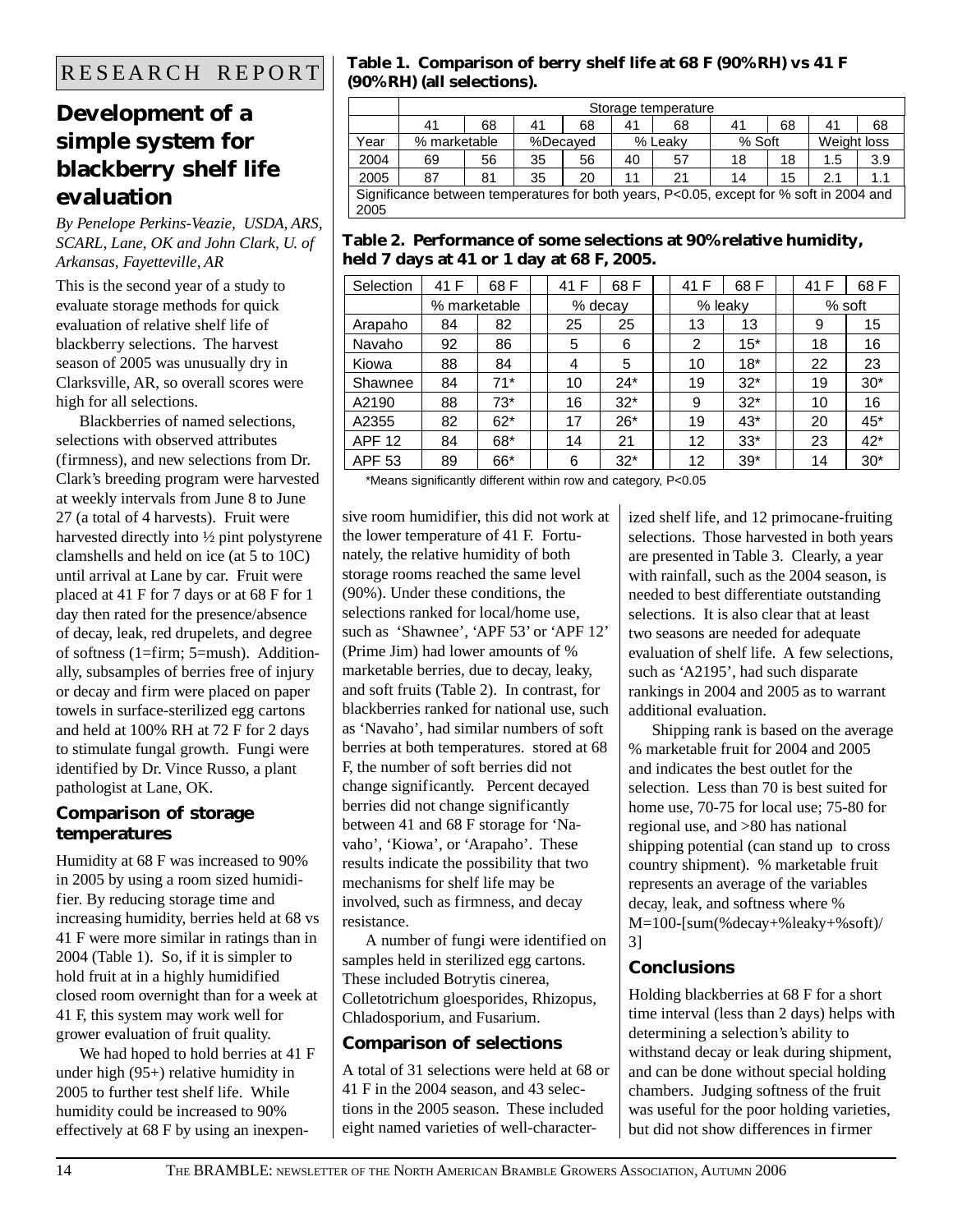Table 3. Shelf life of blackberries held for 2 days at 68 F (2004), 1 day at 68 F (2005) or 7 days at 41 F (fruit of each selection were held at both temperatures) in 2004

berries. During the two year evaluation period, four selections were found that had excellent shelf life, and another five selections were found that may prove to be equally good after an additional season of evaluation.

### Insect Visitors to Late Season Berries

*Continued from page 13*

#### **Soldier beetles**

(sometimes known as leatherwings, owing to the leathery front wings or elytra) are often seen in caneberry plantings, often associated with blooms. They probably pose no problem, feeding on pollen and possibly some insects.

**Stink bugs** are common feeders on a wide range of fruiting structures. Their numbers have been high in diverse cropping systems in recent years, from fruit systems to cotton. The image shows a green stink bug; brown and dusky stink bugs are also present. Their feeding may cause a loss of individual drupelets, but they are considered minor pests. 素

*For more information Scorpion fly and some fine color pictures, visit the Virginia Fruit Web Site www.ento.vt.edu/Fruitfiles/VAFS.html.*

*Soldier beetle*

|                   |          | % marketable fruit |      | mean<br>(market- | % decay |                | % leaky |      |      | $%$ firm |
|-------------------|----------|--------------------|------|------------------|---------|----------------|---------|------|------|----------|
| Selection         | Ranking  | 2004               | 2005 | able)            | 2004    | 2005           | 2004    | 2005 | 2004 | 2005     |
| A2315             | home     | 44                 | 83   | 64               | 69      | 18             | 87      | 15   | 70   | 82       |
| APF <sub>53</sub> | home     | 47                 | 80   | 64               | 57      | 17             | 84      | 24   | 63   | 70       |
| A2195             | home     | 42                 | 90   | 66               | 66      | 13             | 97      | 14   | 73   | 99       |
| APF40             | local    | 55                 | 85   | 70               | 55      | 9              | 71      | 18   | 71   | 83       |
| Shawnee           | local    | 62                 | 78   | 70               | 47      | 16             | 54      | 25   | 74   | 76       |
| APF <sub>12</sub> | local    | 62                 | 77   | 70               | 46      | 17             | 54      | 21   | 68   | 68       |
| Choctaw           | local    | 63                 | 77   | 70               | 50      | 22             | 56      | 27   | 75   | 80       |
| APF44             | local    | 54                 | 87   | 71               | 62      | 16             | 64      | 16   | 78   | 92       |
| APF <sub>8</sub>  | local    | 63                 | 85   | 74               | 49      | 15             | 56      | 20   | 87   | 90       |
| A2252             | regional | 62                 | 88   | 75               | 51      | 9              | 48      | 12   | 70   | 85       |
| A2190             | regional | 68                 | 81   | 74               | 45      | 24             | 43      | 20   | 85   | 87       |
| A2214             | regional | 66                 | 85   | 76               | 41      | 17             | 50      | 17   | 82   | 89       |
| Arapaho           | regional | 71                 | 83   | 77               | 42      | 25             | 40      | 13   | 87   | 88       |
| A2255             | regional | 58                 | 97   | 78               | 54      | $\overline{7}$ | 63      | 2    | 81   | 100      |
| Apache            | regional | 65                 | 90   | 78               | 54      | 11             | 50      | 18   | 99   | 97       |
| Kiowa             | regional | 70                 | 86   | 78               | 30      | 5              | 49      | 14   | 84   | 77       |
| A2215             | regional | 71                 | 88   | 80               | 37      | 9              | 47      | 15   | 83   | 87       |
| A2218             | national | 75                 | 88   | 82               | 39      | 21             | 34      | 10   | 96   | 96       |
| A2222             | national | 75                 | 89   | 82               | 73      | 18             | 26      | 12   | 92   | 99       |
| Ouachita          | national | 75                 | 92   | 84               | 36      | 8              | 31      | 4    | 92   | 88       |
| A2035             | national | 78                 | 93   | 86               | 22      | 8              | 32      | 10   | 87   | 97       |

### World Famous Doyle's Thornless Blackberry

Look what you can get from one plant Totally thornless and does not sucker Yields 10–20 gallons per plant! Proven producer since 1975! Grows from Alaska to Florida ALL 50 states



Just one Doyle Thornless Blackberry yields more than 30 ordinary plants! Large, Sweet, Juicy Berries—sooo good!



THOMAS E. DOYLE (6/26/1900–1/13/01)

Adapts to patios and small yards—a big plus

DOYLE'S THORNLESS BLACKBERRY INC. **1600 Bedford Road • Washington, IN 47501 Tom Doyle 812-254-2654 fax 812-254-2655 tomdoyle@fruitsandberries.com www.fruitsandberries.com**